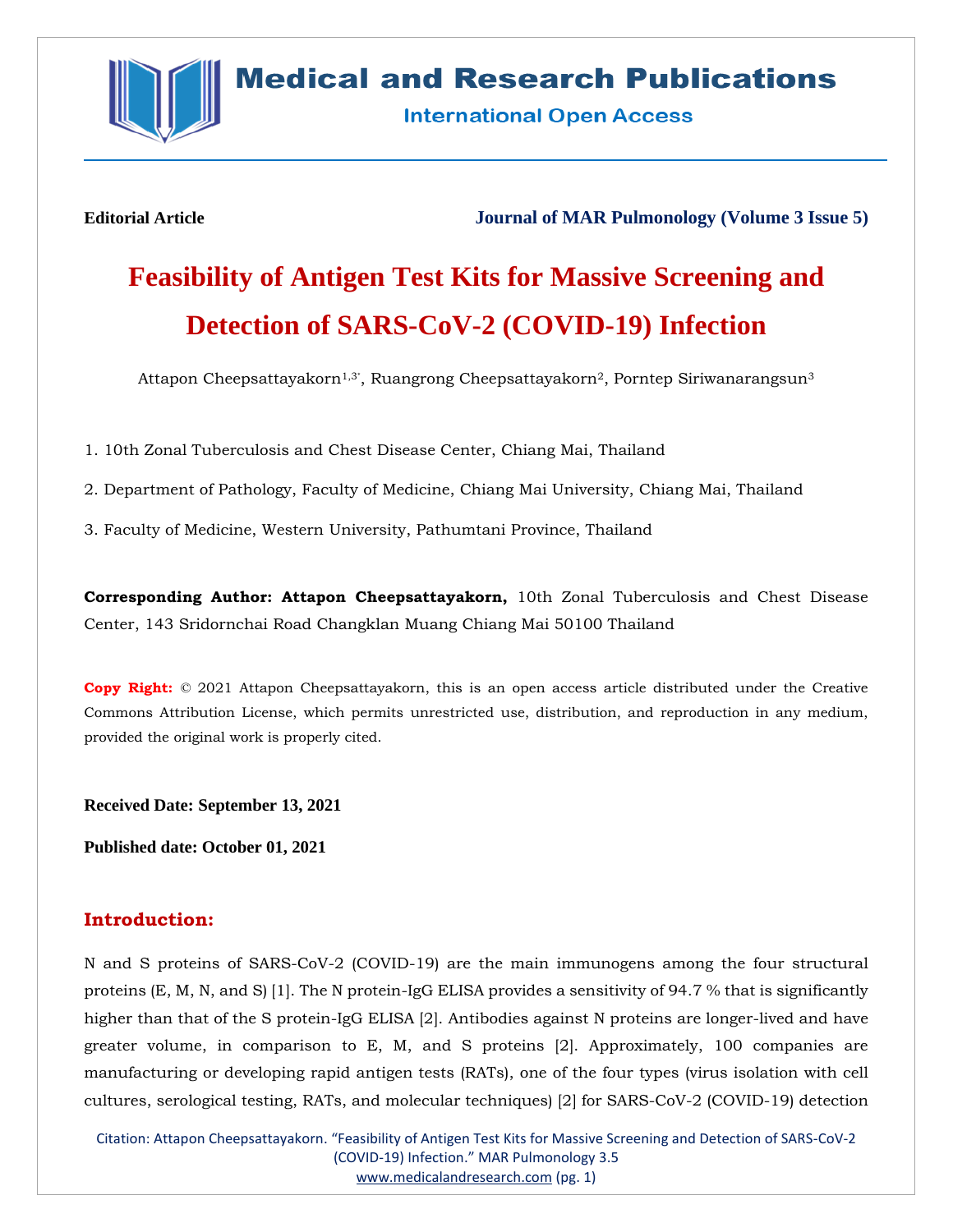[3]. Most RATs for SARS-CoV-2 (COVID-19) detection use a simple-to-use lateral flow test format that commonly used for influenza, malaria, and HIV testing as a sandwich immunodetection [4]. The testing results are interpreted by the operator within 10 to 30 minutes after collecting the respiratory specimen and applying it to the test strip [5]. In comparison to the nucleic acid amplification tests (NAATs), a decreasing sensitivity is found in the trade-off for simplicity of RATs for SARS-CoV-2 (COVID-19) operation [4]. As of September 11, 2020, only three companies submitted documents towards WHO's Emergency Use Listing (EUL) procedure, two tests have been approved by Japan's Pharmaceutical and Medical Devices Agency, and only four tests have received United States Food and Drug Administration (FDA) Emergency Use Authorization (EUA) [6, 7]. In comparison to NAATs in respiratory specimens (nasal or nasopharyngeal swabs), the specificity is consistently high (> 97 %), whereas the sensitivity ranges from 0 to 94 % [8-17]. When the cycle threshold (Ct) values are equal to or less than 25 or the SARS-CoV-2 (COVID-19) viral loads are more than 106 genomic virus copies/mL that frequently present in the pre-symptomatic period (1-3 days before the symptom onset) and the first 5-7 days of the acute COVID-19 illness phase [18-20]. Kweon et al conducted a study on evaluation of the diagnostic accuracy of the two newly developed, point-of-care, RATs, the ichroma COVID-19 AgTM and AFIAS COVID-19 Ag for detecting SARS-CoV-2 (COVID-19) infection by serially collecting 200 nasopharyngeal samples from 38 COVID-19-infected patients and 122 samples from negative control group [21]. The study revealed that both RATs demonstrated the sensitivity of 91.3 % to 100 % for samples with Ct < 25, whereas the specificity was 98.7 % to 98.9 % for AFIAS COVID-19 Ag and 100.0 % for ichroma COVID-19 AgTM [21]. The sensitivity of AFIAS COVID-19 Ag and ichroma COVID-19 AgTM for all targeted genes (E, N, and RdRP) was higher for samples collected before 7-days post-symptom onset than for those collected 8-14 post-symptom onset [21]. Stohr et al studied the sensitivity and specificity of the two self-testing kits (BD Veritor System-BD RAT,  $n = 1,604$  and Roche SARS-CoV-2 RAT,  $n = 1,611$ ) with lateral flow assay compared to the qtr.-PCR with Ct-value below the Ct-value cut-off demonstrated 78.0 % (95 % CI: 72.5- 82.8) and 99.4 % (95 % CI: 99.0-99.6), respectively [22]. A test with the sensitivity of 80 % performed and implemented by at least 70 % of the population once a week was estimated to decrease the reproductive number of SARS-CoV-2 (COVID-19) from the basic reproductive number (R0) of 1.5 to the effective reproductive number (Re) below 1.0 [22].

The WHO has announced the general recommendations for the use of RATs for SARS-CoV-2 (COVID-19) detection as the following : 1) SARS-CoV-2 (COVID-19) RATs that meet the sensitivity of 80 % or higher and the specificity of 97 % or higher, compared to a NAAT reference assay where NAAT prolonged turnaround times preclude clinical utility or is unavailable; 2) Appropriate scenarios for the use of SARS-CoV-2 (COVID-19) RATs (responding to suspected COVID-19 outbreaks in remote settings, semi-closed communities, and institutions where NAAT is not immediately available, supporting outbreak investigations; testing of asymptomatic cases of contacts may be considered even if the RATs is not specifically authorized for this use, due to asymptomatic cases having been shown to have viral loads similar to symptomatic cases; where there is widespread community transmission; and monitoring

Citation: : Attapon Cheepsattayakorn. "Feasibility of Antigen Test Kits for Massive Screening and Detection of SARS-CoV-2 (COVID-19) Infection."." MAR Pulmonology 3.5 [www.medicalandresearch.com](http://www.medicalandresearch.com/) (pg. 2)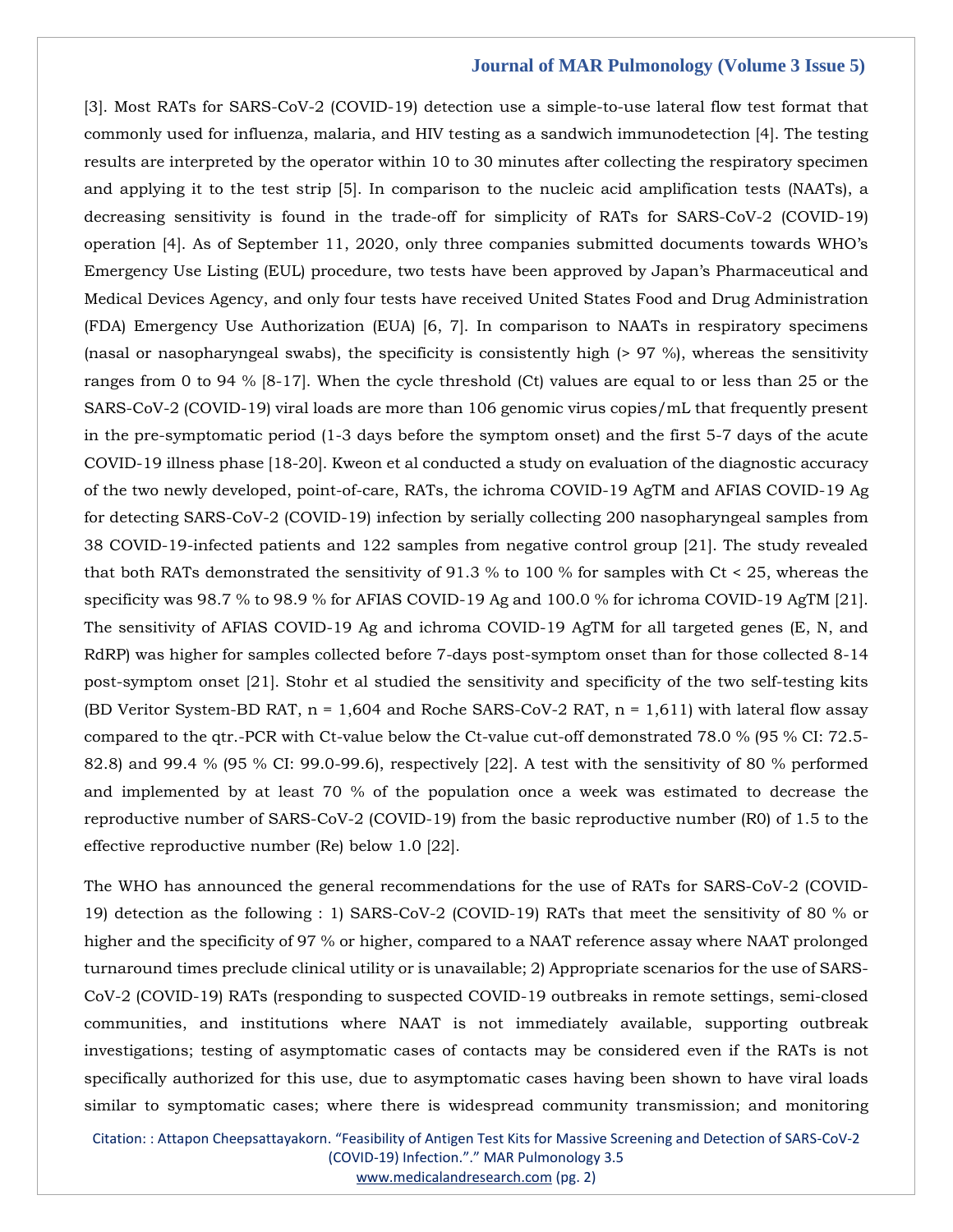trends in COVID-19 incidence; 3) Initial introduction of RATs into clinical use; 4) in institutions where confirmed testing with NAAT in not feasible, and indications that RAT results may be incorrect should raise about validity suspicions; and 5) Use of RATS is not recommended in populations or settings with low expected prevalence of SARS-CoV-2 (COVID-19) (for examples; elective surgery, blood donation, screening at point of entry) [4]. The WHO also recommends the selection of RATs for procurement and implementation that includes 1) Quality of available data to validate the test; 2) Reported performance; 3) Manufacturing capacity and further evidence of quality; 4) Manufacturing quality and regulatory status; 5) Distribution and technical support; 6) Storage conditions, shelf-life, and shipping; 7) Availability, completeness, and clarity of instructions for use; 8) Cost of RATs; 9) Contents of RAT kit; and Specimen collection requirements [4]. Additionally, the WHO recommends the implementation considerations that include 1) Strictly following the supplier-recommended procedures; 2) Biosafety requirements for operators must be in place; 3) Each of these RATs has a specifically indicated method for specimen processing after collection; 4) Specimen collection is one of the most critical factors affecting performance of RATs; 5) Use of instrumented detection systems demands additional training requirements and sufficient infrastructure; and 6) Post-market surveillance with regulatory oversight [4]. Several variables may impact on RAT clinical performance that include 1) Pre-analytical influencers (sample type and way of sampling; collection device, transport media, and volume versus direct testing without dilution by transport media; time to test and storage/transport conditions, the time delay before processing); 2) Analytical influencers (Viral load of the specimen and viral load distribution in respective cohort (represented by SARS-CoV-2 (COVID-19) viral RNA copies/mL or Ct), analytical sensitivity and specificity of the PCR reference standard, PCR assay specifics, for examples, different targeted genes (E- /N-/RdRp-gene, etc., and across-laboratory differences (for examples, the definition of a positive specimen starting at  $Ct < 38$  or  $< 40$ ); and 3) Clinical parameters of the tested individual (days postsymptom onset of sampling, asymptomatic versus symptomatic status, the definition of symptoms " suspicion of SARS-CoV-2 (COVID-19) infection, and severity of symptom [23]. The sensitivity and specificity of the rapid SARS-CoV-2 (COVID-19) antigen (N protein) detection results are demonstrated in Table 1 [2].

| Country;  | Test;               | <b>Specimen Type</b>  | Method                | Sensitivity;      |
|-----------|---------------------|-----------------------|-----------------------|-------------------|
| Reference | <b>Manufacturer</b> |                       |                       | Specificity       |
|           |                     |                       |                       | $(%)$ (95 % CI)   |
| Belgium;  | COVID-19<br>Ag      | <b>Nasopharyngeal</b> | Immunochromatographic | $(21.7 -$<br>30.2 |
| $[24]$    | Respi-Strip         | secretions            | test                  | $39.9$ ;          |
|           | (Coris<br>assay     |                       |                       | 100               |
|           | BioConcept,         |                       |                       |                   |
|           | Gembloux,           |                       |                       |                   |
|           | Belgium)            |                       |                       |                   |

Citation: : Attapon Cheepsattayakorn. "Feasibility of Antigen Test Kits for Massive Screening and Detection of SARS-CoV-2 (COVID-19) Infection."." MAR Pulmonology 3.5 [www.medicalandresearch.com](http://www.medicalandresearch.com/) (pg. 3)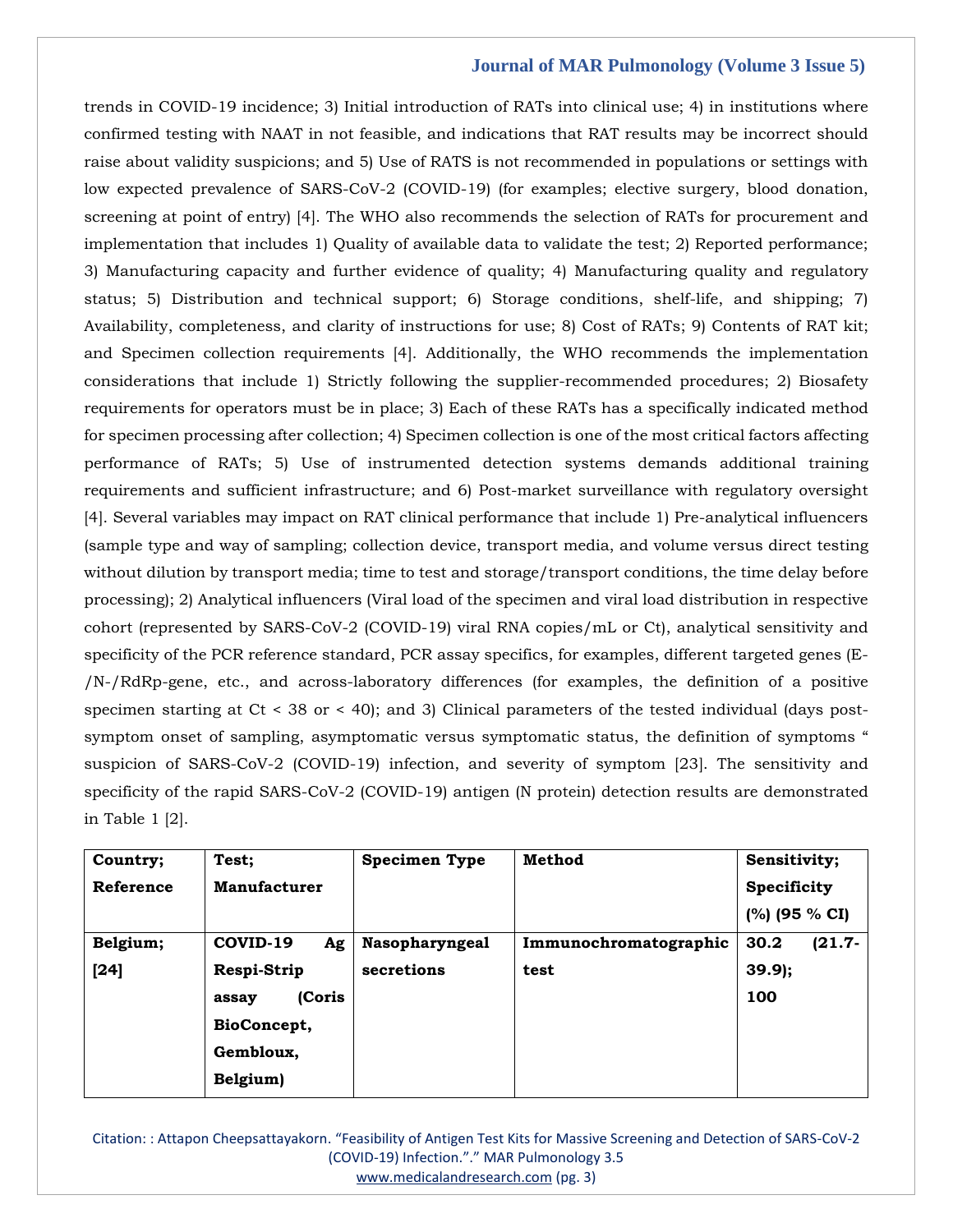| Belgium;            | COVID-19<br>Ag                                         | Nasopharyngeal  | Immunochromatographic  | $(16.7 -$<br>30   |
|---------------------|--------------------------------------------------------|-----------------|------------------------|-------------------|
| $[25]$              | Respi-Strip                                            | secretions      | test                   | $47.9$ ;          |
|                     | (Coris<br>assay                                        |                 |                        | 100               |
|                     | Bioconcept                                             |                 |                        |                   |
|                     | Gembloux,                                              |                 |                        |                   |
|                     | Belgium)                                               |                 |                        |                   |
| Chile;              | <b>SARS-CoV-2</b>                                      | Nasopharyngeal, | Fluorescence           | 93.9<br>$(86.5 -$ |
| [8]                 | antigen<br>test                                        | oropharyngeal   | immunochromatographic  | $97.4$ ;          |
|                     | (Bioeasy                                               | swabs           | test                   | 100<br>$(92.1 -$  |
|                     | Biotechnology                                          |                 |                        | 100)              |
|                     | Co., Shenzhen,                                         |                 |                        |                   |
|                     | China)                                                 |                 |                        |                   |
| <b>France;</b> [26] | COVID-19<br>Ag                                         | Nasopharyngeal  | Immunochromatographic  | 50.0<br>$(39.5 -$ |
|                     | Respi-Strip                                            | secretions      | test                   | $60.5$ );         |
|                     | (Coris<br>assay                                        |                 |                        | 100<br>$(91.8 -$  |
|                     | BioConcept,                                            |                 |                        | 100)              |
|                     | Gembloux,                                              |                 |                        |                   |
|                     | Belgium)                                               |                 |                        |                   |
| Germany;            | <b>SARS-CoV-2</b>                                      | Nasopharyngeal  | Lateral flow assay     | 70.7<br>$(59.0 -$ |
| $[27]$              | rapid<br>antigen                                       | swabs           |                        | 81.0;             |
|                     | (Roche,<br>test                                        |                 |                        | 96 (89.0-99.0)    |
|                     | Switzerland)                                           |                 |                        |                   |
| <b>USA</b> ; [28]   | <b>Sofia</b><br>$\overline{\mathbf{2}}$<br><b>SARS</b> | Nasopharyngeal  | <b>Lateral</b><br>flow | 80 (68-88);       |
|                     | antigen<br><b>FIA</b>                                  | swabs           | immunofluorescent      | Not available     |
|                     | (Quidel                                                |                 | sandwich assay         |                   |
|                     | Corporation)                                           |                 |                        |                   |

**Table 1:** Demonstrating the sensitivity and specificity of the rapid antigen (N protein) detection tests for SARS-CoV-2 (COVID-19)

Recently, the United States Centers for Disease Control and Prevention established an interim guidance for RATs for detecting SARS-Cov-2 (COVID-19) infection in a community setting [29, Figure 1]. If the individual has a low risk of SARS-CoV-2 (COVID-19) infection, a positive RAT result from an asymptomatic individual in a community setting may need confirmatory testing (for examples; a low risk of SARS-CoV-2 (COVID-19) infection would be an individual who is fully COVID-19 vaccinated, or has had a SARS-CoV-2 (COVID-19) infection in the last 3 months, or has had no known exposure to a COVID-19-infected individual within the last 14 days) [29]. If a asymptomatic individual has a high risk

Citation: : Attapon Cheepsattayakorn. "Feasibility of Antigen Test Kits for Massive Screening and Detection of SARS-CoV-2 (COVID-19) Infection."." MAR Pulmonology 3.5 [www.medicalandresearch.com](http://www.medicalandresearch.com/) (pg. 4)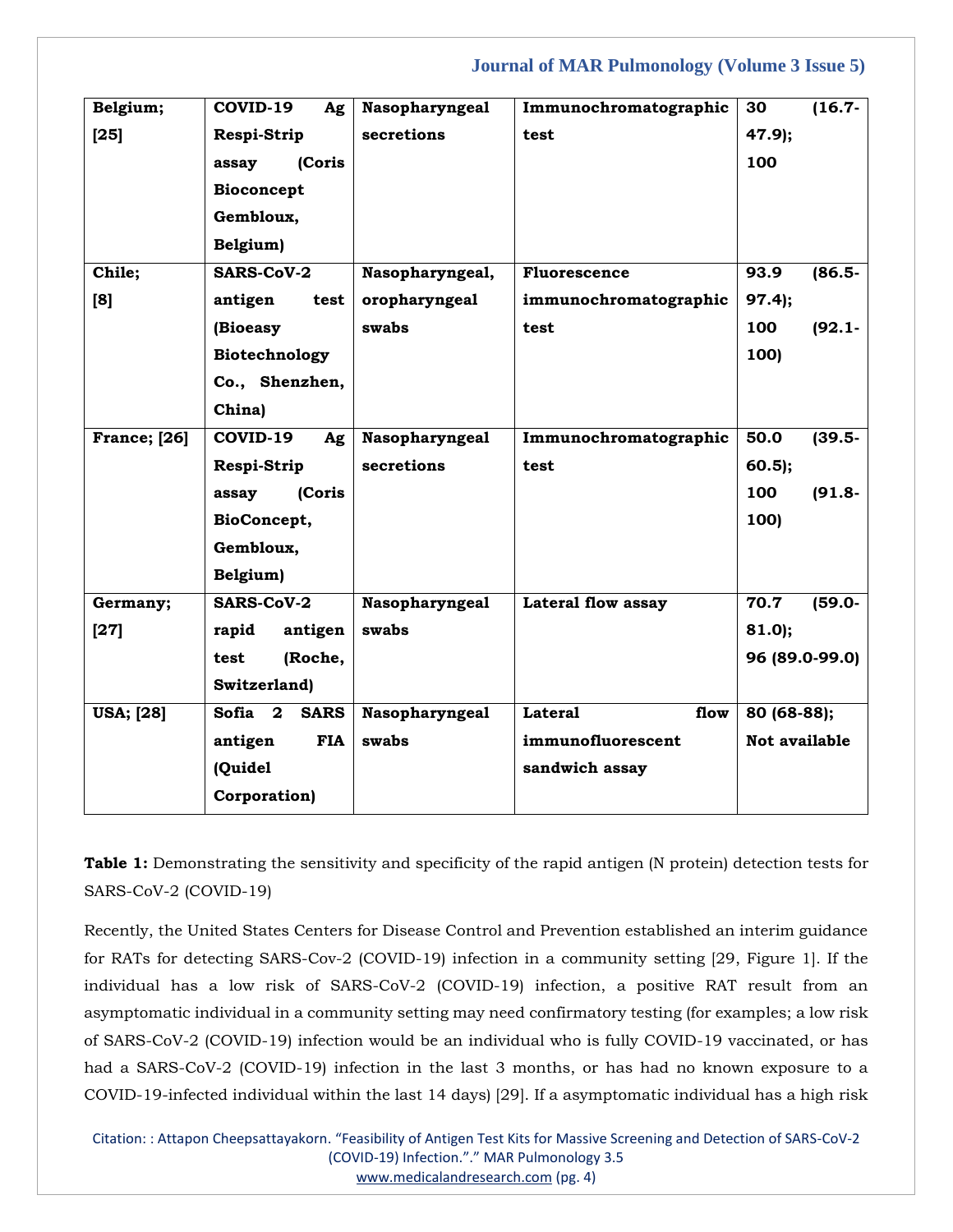of SARS-CoV-2 (COVI-19) infection, a negative RAT result may need confirmatory testing (for examples; a high risk of SARS-CoV-2 (COVID-19) infection would be an individual who is not fully COVID-19 vaccinated, or has not had a SARS-CoV-2 (COVID-19) infection in the last 3 months, or has had close contact or suspected exposure to SARS-CoV-2 (COVID-19) within the last 14 days) and should consider performing serial RATs every 3-7 days for 14 days [29]. A suspected COVID-19-symptomatic individual with a positive RAT result can be interpreted that the individual is infected with SARS-CoV-2 (COVID-19) [29]. For fully COVID-19 vaccinated individual with a positive RAT, the healthcare providers should inform the public health authorities and ideally, a separate specimen would be collected and sent to a laboratory for public-health-purpose viral sequencing [29]. A positive RAT result in a symptomatic individual with a low risk of SARS-CoV-2 (COVID-19) infection (for examples; for examples; a low risk of SARS-CoV-2 (COVID-19) infection would be an individual who is fully COVID-19 vaccinated, or has had a SARS-CoV-2 (COVID-19) infection in the last 3 months, or has had no known exposure to a COVID-19-infected individual within the last 14 days) may need confirmatory testing [29]. A symptomatic individual with a negative RAT result should be performed serial RATs every 3-7 days for 14 days, in addition to confirmation with a laboratory-based NAAT [29]. In a symptomatic individual with a negative RAT result, the negative RAT result may not need confirmatory SARS-CoV-2 (COVID-19) testing [29]. If a symptomatic individual with a negative RAT result had not any known exposure to SARS-CoV-2 (COVID-19), the individual do not need to quarantine as well as for asymptomatic individual with a negative RAT result who had been fully COVID-19 vaccinated, or had a SARS-CoV-2 (COVID-19) in the last 3 months, or have has close contact or suspected exposure to a COVID-19-infected individual within the last 14 days [29].



**Figure 1:** Demonstrating RATs algorithm for community setting

Citation: : Attapon Cheepsattayakorn. "Feasibility of Antigen Test Kits for Massive Screening and Detection of SARS-CoV-2 (COVID-19) Infection."." MAR Pulmonology 3.5 [www.medicalandresearch.com](http://www.medicalandresearch.com/) (pg. 5)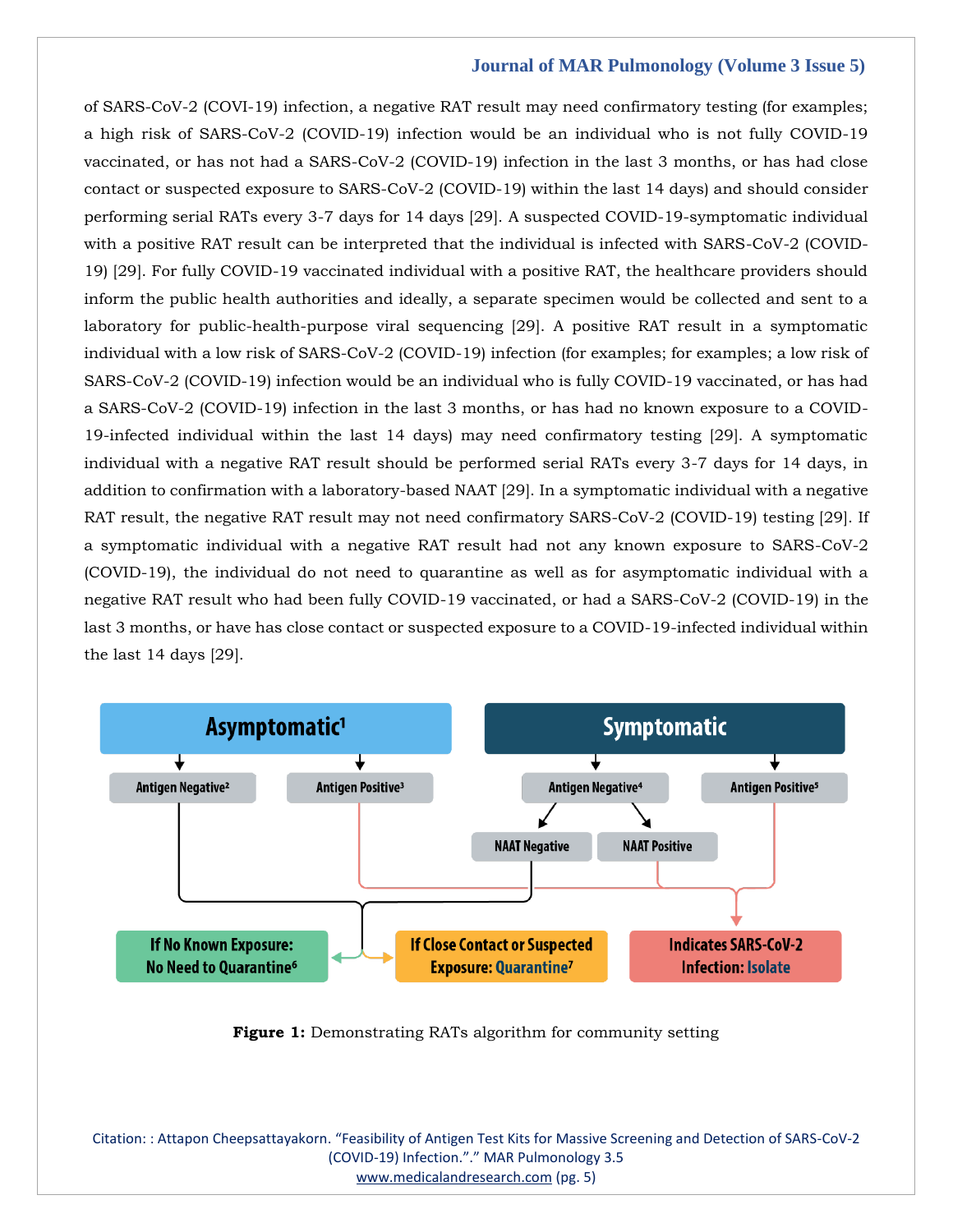(**Source:** United States Centers for Disease Control and Prevention. Interim guidance for antigen testing for SARS-CoV-2. Updated on May 13, 2021. Available at: https://www.cdc.gov>lab>antigen-testsguidelines (accessed on July 31, 2021))

Currently, which SARS-CoV-2 (COVID-19) antigens are most appropriate for serological testing and whether the direct detection of viral antigens in the clinical specimens is a more sensitive-rapidaccurate-immunological diagnostic method for SARS-CoV-2 (COVID-19) remain unknown. S1 subunit protein of SARS-CoV-2 (COVID-19) is the S protein as an antigen for the serological diagnosis of SARS-CoV-2 (COVID-19) infection, whereas the S2 subunit protein plays a significant role in the crossreactivity when the whole S protein is utilized as an antigen. Combinations of both S and N proteins have revealed improvement of the laboratory results through multiantigen protein arrays in comparison to each individual protein antigen. RATs become useful diagnostic tool for the SARS-CoV-2 (COVID-19) early detection.

In conclusion, they should be used in conjunction with the molecular methods and further urgent studies should be focused on strategies to improve the accuracy and sensitivity and post-implementation evaluation of the diagnostic accuracy.

#### **Bibliography**

1. Meyer B, Drosten C, Mü[ller MA. Serological assays for emerging coronaviruses:](1.%20Meyer%20B,%20Drosten%20C,%20Müller%20MA.%20Serological%20assays%20for%20emerging%20coronaviruses:%20challenges%20and%20pitfalls.%20Virus%20Res%202014;%20194:%20175-183.%20DOI:%20https:/doi.org/10.1016/j.viruses.2014.03.018) challenges and pitfalls. Virus Res 2014; 194: 175-183. DOI: [https://doi.org/10.1016/j.viruses.2014.03.018](1.%20Meyer%20B,%20Drosten%20C,%20Müller%20MA.%20Serological%20assays%20for%20emerging%20coronaviruses:%20challenges%20and%20pitfalls.%20Virus%20Res%202014;%20194:%20175-183.%20DOI:%20https:/doi.org/10.1016/j.viruses.2014.03.018)

2. [Li D, Li J. Immunologic testing for SARS-CoV-2 infection from the antigen perspective. Journal of](2.%20Li%20D,%20Li%20J.%20Immunologic%20testing%20for%20SARS-CoV-2%20infection%20from%20the%20antigen%20perspective.%20Journal%20of%20Clinical%20Microbiology%202021;%2059%20(5):%20e02160-20.%20DOI:%20https:/doi.org/10.1128/JCM.02160-20)  Clinical Microbiology 2021; 59 (5): e02160-20. DOI: [https://doi.org/10.1128/JCM.02160-20](2.%20Li%20D,%20Li%20J.%20Immunologic%20testing%20for%20SARS-CoV-2%20infection%20from%20the%20antigen%20perspective.%20Journal%20of%20Clinical%20Microbiology%202021;%2059%20(5):%20e02160-20.%20DOI:%20https:/doi.org/10.1128/JCM.02160-20)

3. [Foundation for Innovative New Diagnostics. SARS-CoV-2 diagnostics pipeline 2020. Available at](3.%20Foundation%20for%20Innovative%20New%20Diagnostics.%20SARS-CoV-2%20diagnostics%20pipeline%202020.%20Available%20at%20https:/www.finddx.org/covid-19/pipeline/%20(accessed%20on%20July%2031,%202021).)  [https://www.finddx.org/covid-19/pipeline/ \(accessed on July 31, 2021\).](3.%20Foundation%20for%20Innovative%20New%20Diagnostics.%20SARS-CoV-2%20diagnostics%20pipeline%202020.%20Available%20at%20https:/www.finddx.org/covid-19/pipeline/%20(accessed%20on%20July%2031,%202021).)

4. [World Health Organization. Antigen-detection in the diagnosis of SARS-CoV-2 infection using rapid](4.%20World%20Health%20Organization.%20Antigen-detection%20in%20the%20diagnosis%20of%20SARS-CoV-2%20infection%20using%20rapid%20immunoassays:%20interim%20guidance.%20Published%20on%20September%2011,%202020.%20Available%20at:%20https:/www.who.int%3ePublications%3ei%3eitems%20(accessed%20on%20July%2031,%202021).)  immunoassays: [interim guidance. Published on September 11, 2020. Available at:](4.%20World%20Health%20Organization.%20Antigen-detection%20in%20the%20diagnosis%20of%20SARS-CoV-2%20infection%20using%20rapid%20immunoassays:%20interim%20guidance.%20Published%20on%20September%2011,%202020.%20Available%20at:%20https:/www.who.int%3ePublications%3ei%3eitems%20(accessed%20on%20July%2031,%202021).) [https://www.who.int>Publications>i>items \(accessed on July 31, 2021\).](4.%20World%20Health%20Organization.%20Antigen-detection%20in%20the%20diagnosis%20of%20SARS-CoV-2%20infection%20using%20rapid%20immunoassays:%20interim%20guidance.%20Published%20on%20September%2011,%202020.%20Available%20at:%20https:/www.who.int%3ePublications%3ei%3eitems%20(accessed%20on%20July%2031,%202021).)

5. [Peto T, UK COVID-19 Lateral Flow Oversight Team. COVID-19:](5.%20Peto%20T,%20UK%20COVID-19%20Lateral%20Flow%20Oversight%20Team.%20COVID-19:%20rapid%20antigen%20detection%20for%20SARS-CoV-2%20by%20lateral%20flow%20assay:%20a%20national%20systematic%20evaluation%20of%20sensitivity%20and%20specificity%20for%20mass-testing.%20E-Clinical%20Medicine%202021;%2036:%20100924.%20DOI:%20https:/doi.org/10.1016/j.eclinm.2021.100924%20Available%20at:%20https:/www.journals.elsevier.com/eclinicalmedicine%20(accessed%20on%20July%2031,%202021).) rapid antigen detection for SARS-CoV-2 by lateral flow assay: [a national systematic evaluation of sensitivity and specificity for mass-testing.](5.%20Peto%20T,%20UK%20COVID-19%20Lateral%20Flow%20Oversight%20Team.%20COVID-19:%20rapid%20antigen%20detection%20for%20SARS-CoV-2%20by%20lateral%20flow%20assay:%20a%20national%20systematic%20evaluation%20of%20sensitivity%20and%20specificity%20for%20mass-testing.%20E-Clinical%20Medicine%202021;%2036:%20100924.%20DOI:%20https:/doi.org/10.1016/j.eclinm.2021.100924%20Available%20at:%20https:/www.journals.elsevier.com/eclinicalmedicine%20(accessed%20on%20July%2031,%202021).)  E-Clinical Medicine 2021; 36: 100924. DOI: [https://doi.org/10.1016/j.eclinm.2021.100924 Available](5.%20Peto%20T,%20UK%20COVID-19%20Lateral%20Flow%20Oversight%20Team.%20COVID-19:%20rapid%20antigen%20detection%20for%20SARS-CoV-2%20by%20lateral%20flow%20assay:%20a%20national%20systematic%20evaluation%20of%20sensitivity%20and%20specificity%20for%20mass-testing.%20E-Clinical%20Medicine%202021;%2036:%20100924.%20DOI:%20https:/doi.org/10.1016/j.eclinm.2021.100924%20Available%20at:%20https:/www.journals.elsevier.com/eclinicalmedicine%20(accessed%20on%20July%2031,%202021).)  at: [https://www.journals.elsevier.com/eclinicalmedicine \(accessed on July 31, 2021\).](5.%20Peto%20T,%20UK%20COVID-19%20Lateral%20Flow%20Oversight%20Team.%20COVID-19:%20rapid%20antigen%20detection%20for%20SARS-CoV-2%20by%20lateral%20flow%20assay:%20a%20national%20systematic%20evaluation%20of%20sensitivity%20and%20specificity%20for%20mass-testing.%20E-Clinical%20Medicine%202021;%2036:%20100924.%20DOI:%20https:/doi.org/10.1016/j.eclinm.2021.100924%20Available%20at:%20https:/www.journals.elsevier.com/eclinicalmedicine%20(accessed%20on%20July%2031,%202021).)

6. [U.S. Food and Drug Administration. In vitro diagnostics EUAs 2020. Available at:](6.%20U.S.%20Food%20and%20Drug%20Administration.%20In%20vitro%20diagnostics%20EUAs%202020.%20Available%20at:%20https:/www.fda.gov/medical-devices/coronavirus-disease-2019-covid-19-emergency-useauthorizations-medical-devices/vitro-diagnostics-euas%20(accessed%20on%20July%2031,%202021).) [https://www.fda.gov/medical-devices/coronavirus-disease-2019-covid-19-emergency](6.%20U.S.%20Food%20and%20Drug%20Administration.%20In%20vitro%20diagnostics%20EUAs%202020.%20Available%20at:%20https:/www.fda.gov/medical-devices/coronavirus-disease-2019-covid-19-emergency-useauthorizations-medical-devices/vitro-diagnostics-euas%20(accessed%20on%20July%2031,%202021).)[useauthorizations-medical-devices/vitro-diagnostics-euas \(accessed on July 31, 2021\).](6.%20U.S.%20Food%20and%20Drug%20Administration.%20In%20vitro%20diagnostics%20EUAs%202020.%20Available%20at:%20https:/www.fda.gov/medical-devices/coronavirus-disease-2019-covid-19-emergency-useauthorizations-medical-devices/vitro-diagnostics-euas%20(accessed%20on%20July%2031,%202021).)

Citation: : Attapon Cheepsattayakorn. "Feasibility of Antigen Test Kits for Massive Screening and Detection of SARS-CoV-2 (COVID-19) Infection."." MAR Pulmonology 3.5 [www.medicalandresearch.com](http://www.medicalandresearch.com/) (pg. 6)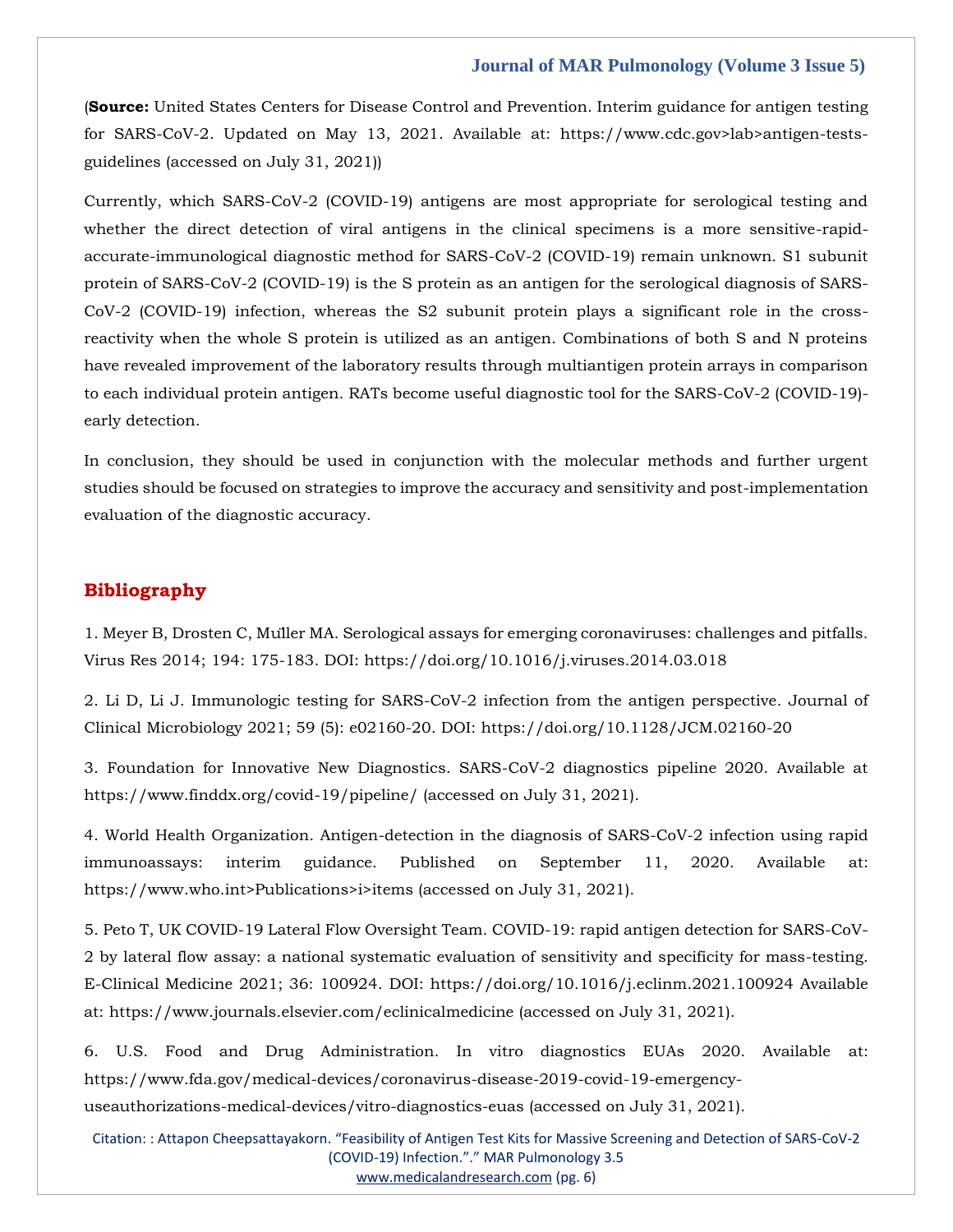7. [Agency PaMD. PMDA's effort to combat COVID](7.%20Agency%20PaMD.%20PMDA’s%20effort%20to%20combat%20COVID-19%202020.%20Available%20at:%20https:/www.pmda.go.jp/english/about-pmda/0002.html%20(accessed%20on%20July%2031,%202021).)-19 2020. Available at: [https://www.pmda.go.jp/english/about-pmda/0002.html \(accessed on July 31, 2021\).](7.%20Agency%20PaMD.%20PMDA’s%20effort%20to%20combat%20COVID-19%202020.%20Available%20at:%20https:/www.pmda.go.jp/english/about-pmda/0002.html%20(accessed%20on%20July%2031,%202021).)

8. [Porte L, Legarraga P, Vollrath V, Aguilera X, Munita JM, Araos R, et al.](https://www.google.com/search?q=Evaluation+of+novel+antigen-based+rapid+detection+test+for+the+diagnosis+of+SARS-CoV-2+in+respiratory+samples&rlz=1C1ONGR_enIN971&oq=Evaluation+of+novel+antigen-based+rapid+detection+test+for+the+diagnosis+of+SARS-CoV-2+in+respiratory+samples&aqs=chrome..69i57.383j0j7&sourceid=chrome&ie=UTF-8) "Evaluation of novel antigen[based rapid detection test for the diagnosis of SARS-CoV-2 in respiratory samples](https://www.google.com/search?q=Evaluation+of+novel+antigen-based+rapid+detection+test+for+the+diagnosis+of+SARS-CoV-2+in+respiratory+samples&rlz=1C1ONGR_enIN971&oq=Evaluation+of+novel+antigen-based+rapid+detection+test+for+the+diagnosis+of+SARS-CoV-2+in+respiratory+samples&aqs=chrome..69i57.383j0j7&sourceid=chrome&ie=UTF-8)". Int J Infect Dis 2020; 99: [328-333. S1201-9712\(20\)30405-7.](https://www.google.com/search?q=Evaluation+of+novel+antigen-based+rapid+detection+test+for+the+diagnosis+of+SARS-CoV-2+in+respiratory+samples&rlz=1C1ONGR_enIN971&oq=Evaluation+of+novel+antigen-based+rapid+detection+test+for+the+diagnosis+of+SARS-CoV-2+in+respiratory+samples&aqs=chrome..69i57.383j0j7&sourceid=chrome&ie=UTF-8)

9. [Diao B, Wen K, Chen J, Liu Y, Yuan Z, Han C, et al.](https://www.google.com/search?q=Diagnosis+of+acute+respiratory+syndrome+coronavirus+2+infection+by+detection+of+nucleocapsid+protein&rlz=1C1ONGR_enIN971&sxsrf=AOaemvJ1PoMqHzd_DgwQpQcDAJs8lgzkjg%3A1631618857066&ei=KYdAYfubA5WE4-EP8oKYkAM&oq=Diagnosis+of+acute+respiratory+syndrome+coronavirus+2+infection+by+detection+of+nucleocapsid+protein&gs_lcp=Cgdnd3Mtd2l6EAMyBQgAEIAEOgcIIxDqAhAnSgQIQRgAUKWfAVilnwFg76EBaAFwAngAgAFoiAFokgEDMC4xmAEAoAEBoAECsAEKwAEB&sclient=gws-wiz&ved=0ahUKEwi71Ijzrf7yAhUVwjgGHXIBBjIQ4dUDCA4&uact=5) "Diagnosis of acute respiratory syndrome [coronavirus 2 infection by detection of nucleocapsid protein](https://www.google.com/search?q=Diagnosis+of+acute+respiratory+syndrome+coronavirus+2+infection+by+detection+of+nucleocapsid+protein&rlz=1C1ONGR_enIN971&sxsrf=AOaemvJ1PoMqHzd_DgwQpQcDAJs8lgzkjg%3A1631618857066&ei=KYdAYfubA5WE4-EP8oKYkAM&oq=Diagnosis+of+acute+respiratory+syndrome+coronavirus+2+infection+by+detection+of+nucleocapsid+protein&gs_lcp=Cgdnd3Mtd2l6EAMyBQgAEIAEOgcIIxDqAhAnSgQIQRgAUKWfAVilnwFg76EBaAFwAngAgAFoiAFokgEDMC4xmAEAoAEBoAECsAEKwAEB&sclient=gws-wiz&ved=0ahUKEwi71Ijzrf7yAhUVwjgGHXIBBjIQ4dUDCA4&uact=5)". medRxiv. 2020: 2020.03.07.20032524 [\(accessed on July 31, 2021\).](https://www.google.com/search?q=Diagnosis+of+acute+respiratory+syndrome+coronavirus+2+infection+by+detection+of+nucleocapsid+protein&rlz=1C1ONGR_enIN971&sxsrf=AOaemvJ1PoMqHzd_DgwQpQcDAJs8lgzkjg%3A1631618857066&ei=KYdAYfubA5WE4-EP8oKYkAM&oq=Diagnosis+of+acute+respiratory+syndrome+coronavirus+2+infection+by+detection+of+nucleocapsid+protein&gs_lcp=Cgdnd3Mtd2l6EAMyBQgAEIAEOgcIIxDqAhAnSgQIQRgAUKWfAVilnwFg76EBaAFwAngAgAFoiAFokgEDMC4xmAEAoAEBoAECsAEKwAEB&sclient=gws-wiz&ved=0ahUKEwi71Ijzrf7yAhUVwjgGHXIBBjIQ4dUDCA4&uact=5)

10. Lambert-Niclot S, Cuffel A, Le [Pape S, Vauloup-Fellous C, Morand-Joubert L, Roque-Afonso AM, et](https://www.google.com/search?q=Evaluation+of+a+rapid+diagnostic+assay+for+detection+of+SARS-CoV-2+antigen+in+nasopharyngeal+swabs&rlz=1C1ONGR_enIN971&sxsrf=AOaemvIycnFpl7oriNyteCDU6RXp8Gq6aw%3A1631618901556&ei=VYdAYcGcIa6e4-EPo9WOwAE&oq=Evaluation+of+a+rapid+diagnostic+assay+for+detection+of+SARS-CoV-2+antigen+in+nasopharyngeal+swabs&gs_lcp=Cgdnd3Mtd2l6EAMyBAgAEEcyBAgAEEc6BwgjEOoCECdKBAhBGABQxitYxitgmS9oAXADeACAAQCIAQCSAQCYAQCgAQGgAQKwAQrIAQLAAQE&sclient=gws-wiz&ved=0ahUKEwiBm6SIrv7yAhUuzzgGHaOqAxgQ4dUDCA4&uact=5)  al. "[Evaluation of a rapid diagnostic assay for detection of SARS-CoV-2 antigen in nasopharyngeal](https://www.google.com/search?q=Evaluation+of+a+rapid+diagnostic+assay+for+detection+of+SARS-CoV-2+antigen+in+nasopharyngeal+swabs&rlz=1C1ONGR_enIN971&sxsrf=AOaemvIycnFpl7oriNyteCDU6RXp8Gq6aw%3A1631618901556&ei=VYdAYcGcIa6e4-EPo9WOwAE&oq=Evaluation+of+a+rapid+diagnostic+assay+for+detection+of+SARS-CoV-2+antigen+in+nasopharyngeal+swabs&gs_lcp=Cgdnd3Mtd2l6EAMyBAgAEEcyBAgAEEc6BwgjEOoCECdKBAhBGABQxitYxitgmS9oAXADeACAAQCIAQCSAQCYAQCgAQGgAQKwAQrIAQLAAQE&sclient=gws-wiz&ved=0ahUKEwiBm6SIrv7yAhUuzzgGHaOqAxgQ4dUDCA4&uact=5)  swabs"[. J Clin Microbiol 2020; 58 \(8\).](https://www.google.com/search?q=Evaluation+of+a+rapid+diagnostic+assay+for+detection+of+SARS-CoV-2+antigen+in+nasopharyngeal+swabs&rlz=1C1ONGR_enIN971&sxsrf=AOaemvIycnFpl7oriNyteCDU6RXp8Gq6aw%3A1631618901556&ei=VYdAYcGcIa6e4-EPo9WOwAE&oq=Evaluation+of+a+rapid+diagnostic+assay+for+detection+of+SARS-CoV-2+antigen+in+nasopharyngeal+swabs&gs_lcp=Cgdnd3Mtd2l6EAMyBAgAEEcyBAgAEEc6BwgjEOoCECdKBAhBGABQxitYxitgmS9oAXADeACAAQCIAQCSAQCYAQCgAQGgAQKwAQrIAQLAAQE&sclient=gws-wiz&ved=0ahUKEwiBm6SIrv7yAhUuzzgGHaOqAxgQ4dUDCA4&uact=5) 

11. [Mertens P, De Vos N, Martiny D, Jassoy C, Mirazimi A, Cuypers L, et al.](https://www.google.com/search?q=Development+and+potential+usefulness+of+the+COVID-19+Ag+Respi-Strip+Diagnostic+Assay+in+a+pandemic+context&rlz=1C1ONGR_enIN971&sxsrf=AOaemvIycnFpl7oriNyteCDU6RXp8Gq6aw%3A1631618901556&ei=VYdAYcGcIa6e4-EPo9WOwAE&oq=Development+and+potential+usefulness+of+the+COVID-19+Ag+Respi-Strip+Diagnostic+Assay+in+a+pandemic+context&gs_lcp=Cgdnd3Mtd2l6EAMyBwgjEOoCECcyBwgjEOoCECcyBwgjEOoCECcyBwgjEOoCECcyBwgjEOoCECcyBwgjEOoCECcyBwgjEOoCECcyBwgjEOoCECcyBwgjEOoCECcyBwgjEOoCECdKBAhBGABQ6vwGWOr8BmCS_wZoAXACeACAAQCIAQCSAQCYAQCgAQGgAQKwAQrAAQE&sclient=gws-wiz&ved=0ahUKEwiBm6SIrv7yAhUuzzgGHaOqAxgQ4dUDCA4&uact=5) "Development and potential [usefulness of the COVID-19 Ag Respi-Strip Diagnostic Assay in a pandemic context](https://www.google.com/search?q=Development+and+potential+usefulness+of+the+COVID-19+Ag+Respi-Strip+Diagnostic+Assay+in+a+pandemic+context&rlz=1C1ONGR_enIN971&sxsrf=AOaemvIycnFpl7oriNyteCDU6RXp8Gq6aw%3A1631618901556&ei=VYdAYcGcIa6e4-EPo9WOwAE&oq=Development+and+potential+usefulness+of+the+COVID-19+Ag+Respi-Strip+Diagnostic+Assay+in+a+pandemic+context&gs_lcp=Cgdnd3Mtd2l6EAMyBwgjEOoCECcyBwgjEOoCECcyBwgjEOoCECcyBwgjEOoCECcyBwgjEOoCECcyBwgjEOoCECcyBwgjEOoCECcyBwgjEOoCECcyBwgjEOoCECcyBwgjEOoCECdKBAhBGABQ6vwGWOr8BmCS_wZoAXACeACAAQCIAQCSAQCYAQCgAQGgAQKwAQrAAQE&sclient=gws-wiz&ved=0ahUKEwiBm6SIrv7yAhUuzzgGHaOqAxgQ4dUDCA4&uact=5)". Front Med [\(Lausanne\) 2020; 7:](https://www.google.com/search?q=Development+and+potential+usefulness+of+the+COVID-19+Ag+Respi-Strip+Diagnostic+Assay+in+a+pandemic+context&rlz=1C1ONGR_enIN971&sxsrf=AOaemvIycnFpl7oriNyteCDU6RXp8Gq6aw%3A1631618901556&ei=VYdAYcGcIa6e4-EPo9WOwAE&oq=Development+and+potential+usefulness+of+the+COVID-19+Ag+Respi-Strip+Diagnostic+Assay+in+a+pandemic+context&gs_lcp=Cgdnd3Mtd2l6EAMyBwgjEOoCECcyBwgjEOoCECcyBwgjEOoCECcyBwgjEOoCECcyBwgjEOoCECcyBwgjEOoCECcyBwgjEOoCECcyBwgjEOoCECcyBwgjEOoCECcyBwgjEOoCECdKBAhBGABQ6vwGWOr8BmCS_wZoAXACeACAAQCIAQCSAQCYAQCgAQGgAQKwAQrAAQE&sclient=gws-wiz&ved=0ahUKEwiBm6SIrv7yAhUuzzgGHaOqAxgQ4dUDCA4&uact=5) 225.

12. [Blairon L, Mokrane S, Wilmet A, Dessilly G, Kabamba-Mukadi B, Beukinga I, et al.](https://www.google.com/search?q=Large-scale%2C+molecular+and+serological+SARS-CoV-2+screening+of+healthcare+workers+in+a+4-site+public+hospital+in+Belgium+after+COVID-19+outbreak&rlz=1C1ONGR_enIN971&sxsrf=AOaemvK2maeQ8fDHKJqosDSsG0oaLy_Qsw%3A1631619058210&ei=8odAYeOnDIGD4-EPyf-vkA8&oq=Large-scale%2C+molecular+and+serological+SARS-CoV-2+screening+of+healthcare+workers+in+a+4-site+public+hospital+in+Belgium+after+COVID-19+outbreak&gs_lcp=Cgdnd3Mtd2l6EAMyBwgjEOoCECcyBwgjEOoCECcyBwgjEOoCECcyBwgjEOoCECcyBwgjEOoCECcyBwgjEOoCECcyBwgjEOoCECcyBwgjEOoCECcyBwgjEOoCECcyBwgjEOoCECdKBAhBGABQvLoBWLy6AWD-vAFoAXAAeACAAQCIAQCSAQCYAQCgAQGgAQKwAQrAAQE&sclient=gws-wiz&ved=0ahUKEwjj6P3Srv7yAhWBwTgGHcn_C_IQ4dUDCA4&uact=5) "Large-scale, [molecular and serological SARS-CoV-2 screening of healthcare workers in a 4-site public hospital in](https://www.google.com/search?q=Large-scale%2C+molecular+and+serological+SARS-CoV-2+screening+of+healthcare+workers+in+a+4-site+public+hospital+in+Belgium+after+COVID-19+outbreak&rlz=1C1ONGR_enIN971&sxsrf=AOaemvK2maeQ8fDHKJqosDSsG0oaLy_Qsw%3A1631619058210&ei=8odAYeOnDIGD4-EPyf-vkA8&oq=Large-scale%2C+molecular+and+serological+SARS-CoV-2+screening+of+healthcare+workers+in+a+4-site+public+hospital+in+Belgium+after+COVID-19+outbreak&gs_lcp=Cgdnd3Mtd2l6EAMyBwgjEOoCECcyBwgjEOoCECcyBwgjEOoCECcyBwgjEOoCECcyBwgjEOoCECcyBwgjEOoCECcyBwgjEOoCECcyBwgjEOoCECcyBwgjEOoCECcyBwgjEOoCECdKBAhBGABQvLoBWLy6AWD-vAFoAXAAeACAAQCIAQCSAQCYAQCgAQGgAQKwAQrAAQE&sclient=gws-wiz&ved=0ahUKEwjj6P3Srv7yAhWBwTgGHcn_C_IQ4dUDCA4&uact=5)  Belgium after COVID-19 outbreak"[. J Infect 2020. S0163-4453\(20\)30514-4.](https://www.google.com/search?q=Large-scale%2C+molecular+and+serological+SARS-CoV-2+screening+of+healthcare+workers+in+a+4-site+public+hospital+in+Belgium+after+COVID-19+outbreak&rlz=1C1ONGR_enIN971&sxsrf=AOaemvK2maeQ8fDHKJqosDSsG0oaLy_Qsw%3A1631619058210&ei=8odAYeOnDIGD4-EPyf-vkA8&oq=Large-scale%2C+molecular+and+serological+SARS-CoV-2+screening+of+healthcare+workers+in+a+4-site+public+hospital+in+Belgium+after+COVID-19+outbreak&gs_lcp=Cgdnd3Mtd2l6EAMyBwgjEOoCECcyBwgjEOoCECcyBwgjEOoCECcyBwgjEOoCECcyBwgjEOoCECcyBwgjEOoCECcyBwgjEOoCECcyBwgjEOoCECcyBwgjEOoCECcyBwgjEOoCECdKBAhBGABQvLoBWLy6AWD-vAFoAXAAeACAAQCIAQCSAQCYAQCgAQGgAQKwAQrAAQE&sclient=gws-wiz&ved=0ahUKEwjj6P3Srv7yAhWBwTgGHcn_C_IQ4dUDCA4&uact=5)

13. [Mak GC, Cheng PK, Lau SS, Wong KK, Lau CS, Lam ET, et al.](https://www.google.com/search?q=Evaluation+of+rapid+antigen+test+for+detection+of+SARS-CoV-2+virus.+Journal+of+Clinical+Virology%3A+the+official+publication+of+the+Pan+American+Society+for+Clinical+Virology+2020&rlz=1C1ONGR_enIN971&sxsrf=AOaemvKSEM0_tLYkVkApyP8bNom8FgczXw%3A1631619083636&ei=C4hAYYSQJpaW4-EP79KH8A8&oq=Evaluation+of+rapid+antigen+test+for+detection+of+SARS-CoV-2+virus.+Journal+of+Clinical+Virology%3A+the+official+publication+of+the+Pan+American+Society+for+Clinical+Virology+2020&gs_lcp=Cgdnd3Mtd2l6EAMyBwgjEOoCECcyBwgjEOoCECcyBwgjEOoCECcyBwgjEOoCECcyBwgjEOoCECcyBwgjEOoCECcyBwgjEOoCECcyBwgjEOoCECcyBwgjEOoCECcyBwgjEOoCECdKBAhBGABQ59YJWOfWCWD42QloAXAAeACAAQCIAQCSAQCYAQCgAQGgAQKwAQrAAQE&sclient=gws-wiz&ved=0ahUKEwjEwY3frv7yAhUWyzgGHW_pAf4Q4dUDCA4&uact=5) "Evaluation of rapid antigen test for [detection of SARS-CoV-2 virus. Journal of Clinical Virology:](https://www.google.com/search?q=Evaluation+of+rapid+antigen+test+for+detection+of+SARS-CoV-2+virus.+Journal+of+Clinical+Virology%3A+the+official+publication+of+the+Pan+American+Society+for+Clinical+Virology+2020&rlz=1C1ONGR_enIN971&sxsrf=AOaemvKSEM0_tLYkVkApyP8bNom8FgczXw%3A1631619083636&ei=C4hAYYSQJpaW4-EP79KH8A8&oq=Evaluation+of+rapid+antigen+test+for+detection+of+SARS-CoV-2+virus.+Journal+of+Clinical+Virology%3A+the+official+publication+of+the+Pan+American+Society+for+Clinical+Virology+2020&gs_lcp=Cgdnd3Mtd2l6EAMyBwgjEOoCECcyBwgjEOoCECcyBwgjEOoCECcyBwgjEOoCECcyBwgjEOoCECcyBwgjEOoCECcyBwgjEOoCECcyBwgjEOoCECcyBwgjEOoCECcyBwgjEOoCECdKBAhBGABQ59YJWOfWCWD42QloAXAAeACAAQCIAQCSAQCYAQCgAQGgAQKwAQrAAQE&sclient=gws-wiz&ved=0ahUKEwjEwY3frv7yAhUWyzgGHW_pAf4Q4dUDCA4&uact=5) the official publication of the Pan American [Society for Clinical Virology 2020](https://www.google.com/search?q=Evaluation+of+rapid+antigen+test+for+detection+of+SARS-CoV-2+virus.+Journal+of+Clinical+Virology%3A+the+official+publication+of+the+Pan+American+Society+for+Clinical+Virology+2020&rlz=1C1ONGR_enIN971&sxsrf=AOaemvKSEM0_tLYkVkApyP8bNom8FgczXw%3A1631619083636&ei=C4hAYYSQJpaW4-EP79KH8A8&oq=Evaluation+of+rapid+antigen+test+for+detection+of+SARS-CoV-2+virus.+Journal+of+Clinical+Virology%3A+the+official+publication+of+the+Pan+American+Society+for+Clinical+Virology+2020&gs_lcp=Cgdnd3Mtd2l6EAMyBwgjEOoCECcyBwgjEOoCECcyBwgjEOoCECcyBwgjEOoCECcyBwgjEOoCECcyBwgjEOoCECcyBwgjEOoCECcyBwgjEOoCECcyBwgjEOoCECcyBwgjEOoCECdKBAhBGABQ59YJWOfWCWD42QloAXAAeACAAQCIAQCSAQCYAQCgAQGgAQKwAQrAAQE&sclient=gws-wiz&ved=0ahUKEwjEwY3frv7yAhUWyzgGHW_pAf4Q4dUDCA4&uact=5)"; 129: 104500.

14. [Nagura-Ikeda M, Imai K, Tabata S, Miyoshi K, Murahara N, Mizuno T, et al.](https://www.google.com/search?q=Clinical+evaluation+of+self-collected+saliva+by+Rt-qPCR%2C+direct+RT-qPCR%2C+RT-LAMP%2C+and+a+rapid+antigen+test+to+diagnose+COVID-19.+J+Clin+Microbiol+2020&rlz=1C1ONGR_enIN971&sxsrf=AOaemvLJ87qs_e5cI_LR7iNNbOpXGFaLlw%3A1631619244201&ei=rIhAYaHDC_qZ4-EPuMifuAs&oq=Clinical+evaluation+of+self-collected+saliva+by+Rt-qPCR%2C+direct+RT-qPCR%2C+RT-LAMP%2C+and+a+rapid+antigen+test+to+diagnose+COVID-19.+J+Clin+Microbiol+2020&gs_lcp=Cgdnd3Mtd2l6EAMyBwgjEOoCECcyBwgjEOoCECcyBwgjEOoCECcyBwgjEOoCECcyBwgjEOoCECcyBwgjEOoCECcyBwgjEOoCECcyBwgjEOoCECcyBwgjEOoCECcyBwgjEOoCECdKBAhBGABQneoDWJ3qA2C_7QNoAXACeACAAQCIAQCSAQCYAQCgAQGgAQKwAQrAAQE&sclient=gws-wiz&ved=0ahUKEwihydWrr_7yAhX6zDgGHTjkB7cQ4dUDCA4&uact=5) "Clinical evaluation of [self-collected saliva by Rt-qPCR, direct RT-qPCR, RT-LAMP, and a rapid antigen test to diagnose COVID-](https://www.google.com/search?q=Clinical+evaluation+of+self-collected+saliva+by+Rt-qPCR%2C+direct+RT-qPCR%2C+RT-LAMP%2C+and+a+rapid+antigen+test+to+diagnose+COVID-19.+J+Clin+Microbiol+2020&rlz=1C1ONGR_enIN971&sxsrf=AOaemvLJ87qs_e5cI_LR7iNNbOpXGFaLlw%3A1631619244201&ei=rIhAYaHDC_qZ4-EPuMifuAs&oq=Clinical+evaluation+of+self-collected+saliva+by+Rt-qPCR%2C+direct+RT-qPCR%2C+RT-LAMP%2C+and+a+rapid+antigen+test+to+diagnose+COVID-19.+J+Clin+Microbiol+2020&gs_lcp=Cgdnd3Mtd2l6EAMyBwgjEOoCECcyBwgjEOoCECcyBwgjEOoCECcyBwgjEOoCECcyBwgjEOoCECcyBwgjEOoCECcyBwgjEOoCECcyBwgjEOoCECcyBwgjEOoCECcyBwgjEOoCECdKBAhBGABQneoDWJ3qA2C_7QNoAXACeACAAQCIAQCSAQCYAQCgAQGgAQKwAQrAAQE&sclient=gws-wiz&ved=0ahUKEwihydWrr_7yAhX6zDgGHTjkB7cQ4dUDCA4&uact=5)[19. J Clin Microbiol 2020](https://www.google.com/search?q=Clinical+evaluation+of+self-collected+saliva+by+Rt-qPCR%2C+direct+RT-qPCR%2C+RT-LAMP%2C+and+a+rapid+antigen+test+to+diagnose+COVID-19.+J+Clin+Microbiol+2020&rlz=1C1ONGR_enIN971&sxsrf=AOaemvLJ87qs_e5cI_LR7iNNbOpXGFaLlw%3A1631619244201&ei=rIhAYaHDC_qZ4-EPuMifuAs&oq=Clinical+evaluation+of+self-collected+saliva+by+Rt-qPCR%2C+direct+RT-qPCR%2C+RT-LAMP%2C+and+a+rapid+antigen+test+to+diagnose+COVID-19.+J+Clin+Microbiol+2020&gs_lcp=Cgdnd3Mtd2l6EAMyBwgjEOoCECcyBwgjEOoCECcyBwgjEOoCECcyBwgjEOoCECcyBwgjEOoCECcyBwgjEOoCECcyBwgjEOoCECcyBwgjEOoCECcyBwgjEOoCECcyBwgjEOoCECdKBAhBGABQneoDWJ3qA2C_7QNoAXACeACAAQCIAQCSAQCYAQCgAQGgAQKwAQrAAQE&sclient=gws-wiz&ved=0ahUKEwihydWrr_7yAhX6zDgGHTjkB7cQ4dUDCA4&uact=5)". JCM.01438-20.

15. Omi K, Takeda Y, Mori M. "[SARS-CoV-2 qRT-PCR Ct value distribution in Japan and possible utility](https://www.google.com/search?q=SARS-CoV-2+qRT-PCR+Ct+value+distribution+in+Japan+and+possible+utility+of+rapid+antigen+testing+kit&rlz=1C1ONGR_enIN971&sxsrf=AOaemvKjYCX3UN6_2-srLIHxxa3sDr8Eig%3A1631619308656&ei=7IhAYZqsJ5ie4-EPwd-nkA0&oq=SARS-CoV-2+qRT-PCR+Ct+value+distribution+in+Japan+and+possible+utility+of+rapid+antigen+testing+kit&gs_lcp=Cgdnd3Mtd2l6EAM6BwgjEOoCECdKBAhBGABQmo0BWJqNAWCUkAFoAXACeACAAW2IAW2SAQMwLjGYAQCgAQGgAQKwAQrAAQE&sclient=gws-wiz&ved=0ahUKEwia0rPKr_7yAhUYzzgGHcHvCdIQ4dUDCA4&uact=5)  of rapid antigen testing kit"[. medRxiv. 2020. 2020.06.16.20131243](https://www.google.com/search?q=SARS-CoV-2+qRT-PCR+Ct+value+distribution+in+Japan+and+possible+utility+of+rapid+antigen+testing+kit&rlz=1C1ONGR_enIN971&sxsrf=AOaemvKjYCX3UN6_2-srLIHxxa3sDr8Eig%3A1631619308656&ei=7IhAYZqsJ5ie4-EPwd-nkA0&oq=SARS-CoV-2+qRT-PCR+Ct+value+distribution+in+Japan+and+possible+utility+of+rapid+antigen+testing+kit&gs_lcp=Cgdnd3Mtd2l6EAM6BwgjEOoCECdKBAhBGABQmo0BWJqNAWCUkAFoAXACeACAAW2IAW2SAQMwLjGYAQCgAQGgAQKwAQrAAQE&sclient=gws-wiz&ved=0ahUKEwia0rPKr_7yAhUYzzgGHcHvCdIQ4dUDCA4&uact=5)

16. Scohy A, Anantharajah A, Bodé[us M, Kabamba-Mukadi B, Verroken A, Rodriguez-Villalobos H.](https://www.google.com/search?q=Low+performance+of+rapid+antigen+detection+test+as+frontline+testing+for+COVID-19+diagnosis&rlz=1C1ONGR_enIN971&sxsrf=AOaemvLYomLo13LacFS-5RkJevRbCHL63g%3A1631619328249&ei=AIlAYejdDp2e4-EP6t-UkAc&oq=Low+performance+of+rapid+antigen+detection+test+as+frontline+testing+for+COVID-19+diagnosis&gs_lcp=Cgdnd3Mtd2l6EAMyBQgAEIAEOgcIIxDqAhAnSgQIQRgAUI6dAViOnQFg0p8BaAFwAngAgAFwiAFwkgEDMC4xmAEAoAEBoAECsAEKwAEB&sclient=gws-wiz&ved=0ahUKEwjo3d_Tr_7yAhUdzzgGHeovBXIQ4dUDCA4&uact=5) "Low [performance of rapid antigen detection test as frontline testing for COVID-19](https://www.google.com/search?q=Low+performance+of+rapid+antigen+detection+test+as+frontline+testing+for+COVID-19+diagnosis&rlz=1C1ONGR_enIN971&sxsrf=AOaemvLYomLo13LacFS-5RkJevRbCHL63g%3A1631619328249&ei=AIlAYejdDp2e4-EP6t-UkAc&oq=Low+performance+of+rapid+antigen+detection+test+as+frontline+testing+for+COVID-19+diagnosis&gs_lcp=Cgdnd3Mtd2l6EAMyBQgAEIAEOgcIIxDqAhAnSgQIQRgAUI6dAViOnQFg0p8BaAFwAngAgAFwiAFwkgEDMC4xmAEAoAEBoAECsAEKwAEB&sclient=gws-wiz&ved=0ahUKEwjo3d_Tr_7yAhUdzzgGHeovBXIQ4dUDCA4&uact=5) diagnosis". J Clin Virol [2020; 129 : 104455.](https://www.google.com/search?q=Low+performance+of+rapid+antigen+detection+test+as+frontline+testing+for+COVID-19+diagnosis&rlz=1C1ONGR_enIN971&sxsrf=AOaemvLYomLo13LacFS-5RkJevRbCHL63g%3A1631619328249&ei=AIlAYejdDp2e4-EP6t-UkAc&oq=Low+performance+of+rapid+antigen+detection+test+as+frontline+testing+for+COVID-19+diagnosis&gs_lcp=Cgdnd3Mtd2l6EAMyBQgAEIAEOgcIIxDqAhAnSgQIQRgAUI6dAViOnQFg0p8BaAFwAngAgAFwiAFwkgEDMC4xmAEAoAEBoAECsAEKwAEB&sclient=gws-wiz&ved=0ahUKEwjo3d_Tr_7yAhUdzzgGHeovBXIQ4dUDCA4&uact=5) 

17. [Weitzel T, Legarraga P, Iruretagoyena M, Pizarro G, Vollrath V, Araos R, et al.](https://www.google.com/search?q=Low+performance+of+rapid+antigen+detection+test+as+frontline+testing+for+COVID-19+diagnosis&rlz=1C1ONGR_enIN971&sxsrf=AOaemvLYomLo13LacFS-5RkJevRbCHL63g%3A1631619328249&ei=AIlAYejdDp2e4-EP6t-UkAc&oq=Low+performance+of+rapid+antigen+detection+test+as+frontline+testing+for+COVID-19+diagnosis&gs_lcp=Cgdnd3Mtd2l6EAMyBQgAEIAEOgcIIxDqAhAnSgQIQRgAUI6dAViOnQFg0p8BaAFwAngAgAFwiAFwkgEDMC4xmAEAoAEBoAECsAEKwAEB&sclient=gws-wiz&ved=0ahUKEwjo3d_Tr_7yAhUdzzgGHeovBXIQ4dUDCA4&uact=5) "Head-to-head [comparison of four antigen-based rapid detection tests for the diagnosis of SARS-CoV-2 in respiratory](https://www.google.com/search?q=Low+performance+of+rapid+antigen+detection+test+as+frontline+testing+for+COVID-19+diagnosis&rlz=1C1ONGR_enIN971&sxsrf=AOaemvLYomLo13LacFS-5RkJevRbCHL63g%3A1631619328249&ei=AIlAYejdDp2e4-EP6t-UkAc&oq=Low+performance+of+rapid+antigen+detection+test+as+frontline+testing+for+COVID-19+diagnosis&gs_lcp=Cgdnd3Mtd2l6EAMyBQgAEIAEOgcIIxDqAhAnSgQIQRgAUI6dAViOnQFg0p8BaAFwAngAgAFwiAFwkgEDMC4xmAEAoAEBoAECsAEKwAEB&sclient=gws-wiz&ved=0ahUKEwjo3d_Tr_7yAhUdzzgGHeovBXIQ4dUDCA4&uact=5)  samples"[. bioRxiv. 2020. 2020.05.27.119255](https://www.google.com/search?q=Low+performance+of+rapid+antigen+detection+test+as+frontline+testing+for+COVID-19+diagnosis&rlz=1C1ONGR_enIN971&sxsrf=AOaemvLYomLo13LacFS-5RkJevRbCHL63g%3A1631619328249&ei=AIlAYejdDp2e4-EP6t-UkAc&oq=Low+performance+of+rapid+antigen+detection+test+as+frontline+testing+for+COVID-19+diagnosis&gs_lcp=Cgdnd3Mtd2l6EAMyBQgAEIAEOgcIIxDqAhAnSgQIQRgAUI6dAViOnQFg0p8BaAFwAngAgAFwiAFwkgEDMC4xmAEAoAEBoAECsAEKwAEB&sclient=gws-wiz&ved=0ahUKEwjo3d_Tr_7yAhUdzzgGHeovBXIQ4dUDCA4&uact=5)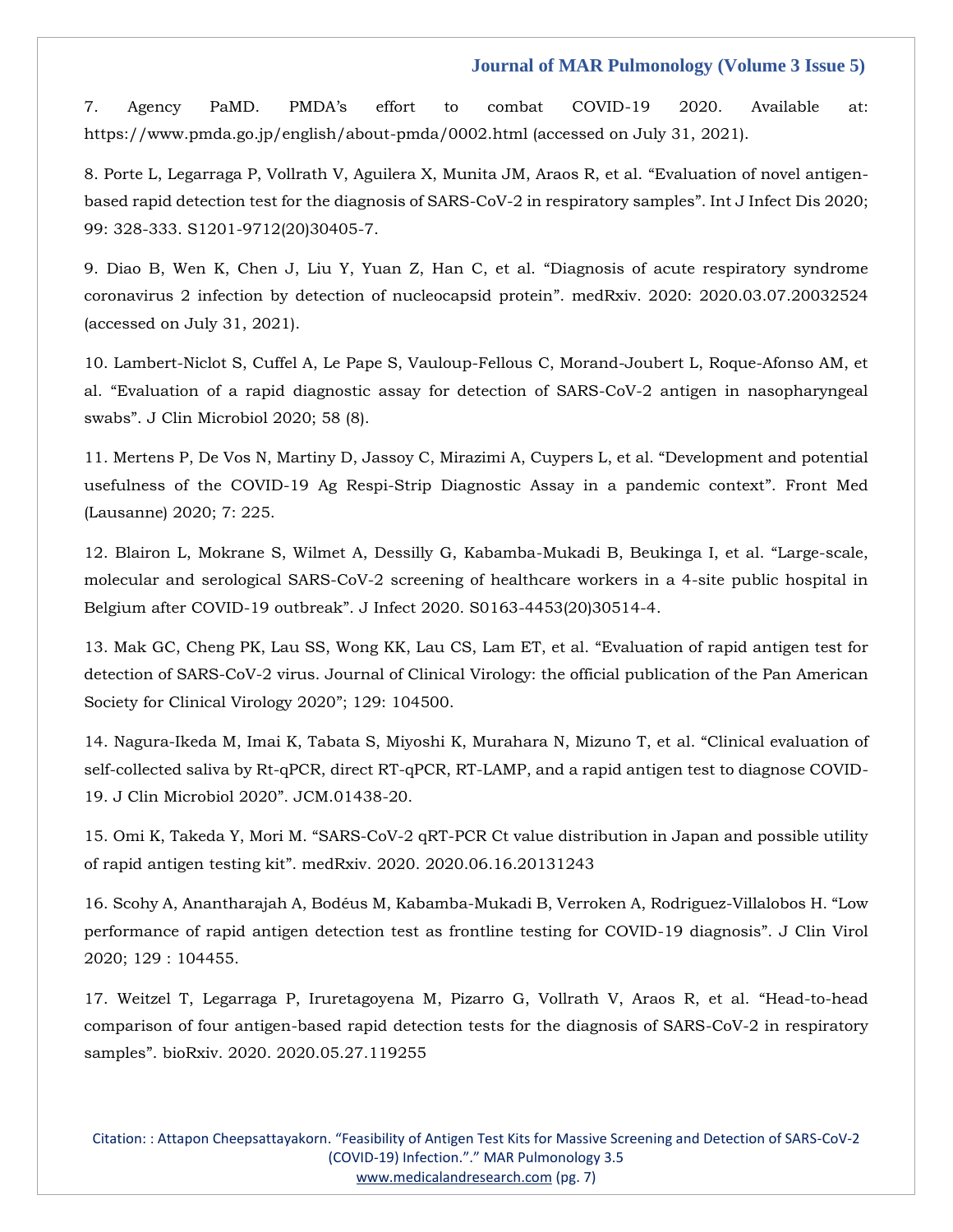18. Weiss A, Jellingso M, Sommer MOA. "[Spatial and temporal dynamics of SARS-CoV-2 in COVID-19](https://www.google.com/search?q=Spatial+and+temporal+dynamics+of+SARS-CoV-2+in+COVID-19+patients%3A+a+systematic+review+and+meta-analysis&rlz=1C1ONGR_enIN971&sxsrf=AOaemvKBElQNncsLP_d38yj-y1VZVBeVgA%3A1631619350030&ei=FolAYbCBAYie4-EPnbGTsAw&oq=Spatial+and+temporal+dynamics+of+SARS-CoV-2+in+COVID-19+patients%3A+a+systematic+review+and+meta-analysis&gs_lcp=Cgdnd3Mtd2l6EAMyBwgjEOoCECcyBwgjEOoCECcyBwgjEOoCECcyBwgjEOoCECcyBwgjEOoCECcyBwgjEOoCECcyBwgjEOoCECcyBwgjEOoCECcyBwgjEOoCECcyBwgjEOoCECdKBAhBGABQqvwCWKr8AmCM_wJoAXACeACAAQCIAQCSAQCYAQCgAQGgAQKwAQrAAQE&sclient=gws-wiz&ved=0ahUKEwiw5JDer_7yAhUIzzgGHZ3YBMYQ4dUDCA4&uact=5)  patients: [a systematic review and meta-analysis](https://www.google.com/search?q=Spatial+and+temporal+dynamics+of+SARS-CoV-2+in+COVID-19+patients%3A+a+systematic+review+and+meta-analysis&rlz=1C1ONGR_enIN971&sxsrf=AOaemvKBElQNncsLP_d38yj-y1VZVBeVgA%3A1631619350030&ei=FolAYbCBAYie4-EPnbGTsAw&oq=Spatial+and+temporal+dynamics+of+SARS-CoV-2+in+COVID-19+patients%3A+a+systematic+review+and+meta-analysis&gs_lcp=Cgdnd3Mtd2l6EAMyBwgjEOoCECcyBwgjEOoCECcyBwgjEOoCECcyBwgjEOoCECcyBwgjEOoCECcyBwgjEOoCECcyBwgjEOoCECcyBwgjEOoCECcyBwgjEOoCECcyBwgjEOoCECdKBAhBGABQqvwCWKr8AmCM_wJoAXACeACAAQCIAQCSAQCYAQCgAQGgAQKwAQrAAQE&sclient=gws-wiz&ved=0ahUKEwiw5JDer_7yAhUIzzgGHZ3YBMYQ4dUDCA4&uact=5)". EBioMedicine 2020; 58.

19. [Arons MM, Hatfield KM, Reddy SC, Kimball A, James A, Jacobs JR, et al.](https://www.google.com/search?q=Pre-symptomatic+SARS-CoV-2+infections+and+transmission+in+a+skilled+nursing+facility&rlz=1C1ONGR_enIN971&sxsrf=AOaemvIAgBfZ3sMrwZk34YPF4YAQwrmlug%3A1631619458734&ei=golAYduKLLaL4-EP3MODgAU&oq=Pre-symptomatic+SARS-CoV-2+infections+and+transmission+in+a+skilled+nursing+facility&gs_lcp=Cgdnd3Mtd2l6EAMyBAgAEEcyBAgAEEcyBAgAEEcyBAgAEEcyBAgAEEcyBAgAEEcyBAgAEEcyBAgAEEc6BwgjEOoCECdKBAhBGABQuCxYuCxgky9oAXADeACAAQCIAQCSAQCYAQCgAQGgAQKwAQrIAQjAAQE&sclient=gws-wiz&ved=0ahUKEwjb0_uRsP7yAhW2xTgGHdzhAFAQ4dUDCA4&uact=5) "Pre-symptomatic SARS-[CoV-2 infections and transmission in a skilled nursing facility](https://www.google.com/search?q=Pre-symptomatic+SARS-CoV-2+infections+and+transmission+in+a+skilled+nursing+facility&rlz=1C1ONGR_enIN971&sxsrf=AOaemvIAgBfZ3sMrwZk34YPF4YAQwrmlug%3A1631619458734&ei=golAYduKLLaL4-EP3MODgAU&oq=Pre-symptomatic+SARS-CoV-2+infections+and+transmission+in+a+skilled+nursing+facility&gs_lcp=Cgdnd3Mtd2l6EAMyBAgAEEcyBAgAEEcyBAgAEEcyBAgAEEcyBAgAEEcyBAgAEEcyBAgAEEcyBAgAEEc6BwgjEOoCECdKBAhBGABQuCxYuCxgky9oAXADeACAAQCIAQCSAQCYAQCgAQGgAQKwAQrIAQjAAQE&sclient=gws-wiz&ved=0ahUKEwjb0_uRsP7yAhW2xTgGHdzhAFAQ4dUDCA4&uact=5)". N Engl J Med 2020; 382 (22) : 2081- [2090.](https://www.google.com/search?q=Pre-symptomatic+SARS-CoV-2+infections+and+transmission+in+a+skilled+nursing+facility&rlz=1C1ONGR_enIN971&sxsrf=AOaemvIAgBfZ3sMrwZk34YPF4YAQwrmlug%3A1631619458734&ei=golAYduKLLaL4-EP3MODgAU&oq=Pre-symptomatic+SARS-CoV-2+infections+and+transmission+in+a+skilled+nursing+facility&gs_lcp=Cgdnd3Mtd2l6EAMyBAgAEEcyBAgAEEcyBAgAEEcyBAgAEEcyBAgAEEcyBAgAEEcyBAgAEEcyBAgAEEc6BwgjEOoCECdKBAhBGABQuCxYuCxgky9oAXADeACAAQCIAQCSAQCYAQCgAQGgAQKwAQrIAQjAAQE&sclient=gws-wiz&ved=0ahUKEwjb0_uRsP7yAhW2xTgGHdzhAFAQ4dUDCA4&uact=5)

20. [Dinnes J, Deeks JJ, Adriano A, Berhane S, Davenport C, Dittrich S, et al.](https://www.google.com/search?q=Rapid%2C+point-of-care+antigen+and+molecular-based+tests+for+diagnosis+of+SARS-CoV-2+infection&rlz=1C1ONGR_enIN971&sxsrf=AOaemvIAgBfZ3sMrwZk34YPF4YAQwrmlug%3A1631619458734&ei=golAYduKLLaL4-EP3MODgAU&oq=Rapid%2C+point-of-care+antigen+and+molecular-based+tests+for+diagnosis+of+SARS-CoV-2+infection&gs_lcp=Cgdnd3Mtd2l6EAMyBQgAEIAEMgoIABCABBCHAhAUOgcIIxDqAhAnSgQIQRgAUM7EAljOxAJgoccCaAFwAngAgAFliAFlkgEDMC4xmAEAoAEBoAECsAEKwAEB&sclient=gws-wiz&ved=0ahUKEwjb0_uRsP7yAhW2xTgGHdzhAFAQ4dUDCA4&uact=5) "Rapid, point-of-care [antigen and molecular-based tests for diagnosis of SARS-CoV-2 infection](https://www.google.com/search?q=Rapid%2C+point-of-care+antigen+and+molecular-based+tests+for+diagnosis+of+SARS-CoV-2+infection&rlz=1C1ONGR_enIN971&sxsrf=AOaemvIAgBfZ3sMrwZk34YPF4YAQwrmlug%3A1631619458734&ei=golAYduKLLaL4-EP3MODgAU&oq=Rapid%2C+point-of-care+antigen+and+molecular-based+tests+for+diagnosis+of+SARS-CoV-2+infection&gs_lcp=Cgdnd3Mtd2l6EAMyBQgAEIAEMgoIABCABBCHAhAUOgcIIxDqAhAnSgQIQRgAUM7EAljOxAJgoccCaAFwAngAgAFliAFlkgEDMC4xmAEAoAEBoAECsAEKwAEB&sclient=gws-wiz&ved=0ahUKEwjb0_uRsP7yAhW2xTgGHdzhAFAQ4dUDCA4&uact=5)". Cochrane Database of [Systematic Reviews 2020 \(8\).](https://www.google.com/search?q=Rapid%2C+point-of-care+antigen+and+molecular-based+tests+for+diagnosis+of+SARS-CoV-2+infection&rlz=1C1ONGR_enIN971&sxsrf=AOaemvIAgBfZ3sMrwZk34YPF4YAQwrmlug%3A1631619458734&ei=golAYduKLLaL4-EP3MODgAU&oq=Rapid%2C+point-of-care+antigen+and+molecular-based+tests+for+diagnosis+of+SARS-CoV-2+infection&gs_lcp=Cgdnd3Mtd2l6EAMyBQgAEIAEMgoIABCABBCHAhAUOgcIIxDqAhAnSgQIQRgAUM7EAljOxAJgoccCaAFwAngAgAFliAFlkgEDMC4xmAEAoAEBoAECsAEKwAEB&sclient=gws-wiz&ved=0ahUKEwjb0_uRsP7yAhW2xTgGHdzhAFAQ4dUDCA4&uact=5)

21. [Kweon OJ, Lim YK, Kim HR, Choi Y, Kim M-C, Choi S-H, et al.](https://www.google.com/search?q=Evaluation+of+rapid+SARS-CoV-2+antigen+tests%2C+AFIAS+COVID-19+Ag+and+ichroma+COVID-19+Ag%2C+with+serial+nasopharyngeal+specimens+from+COVID-19+patients&rlz=1C1ONGR_enIN971&sxsrf=AOaemvJExcHQSYLkvz9qrsPSYa4DMMrNFg%3A1631619508547&ei=tIlAYcTcIOuW4-EPupqZ-As&oq=Evaluation+of+rapid+SARS-CoV-2+antigen+tests%2C+AFIAS+COVID-19+Ag+and+ichroma+COVID-19+Ag%2C+with+serial+nasopharyngeal+specimens+from+COVID-19+patients&gs_lcp=Cgdnd3Mtd2l6EAMyBwgjEOoCECcyBwgjEOoCECcyBwgjEOoCECcyBwgjEOoCECcyBwgjEOoCECcyBwgjEOoCECcyBwgjEOoCECcyBwgjEOoCECcyBwgjEOoCECcyBwgjEOoCECdKBAhBGABQjbsEWI27BGDQvQRoAXACeACAAQCIAQCSAQCYAQCgAQGgAQKwAQrAAQE&sclient=gws-wiz&ved=0ahUKEwjEhtypsP7yAhVryzgGHTpNBr8Q4dUDCA4&uact=5) "Evaluation of rapid SARS-CoV-2 [antigen tests, AFIAS COVID-19 Ag and ichroma COVID-19 Ag, with serial nasopharyngeal specimens](https://www.google.com/search?q=Evaluation+of+rapid+SARS-CoV-2+antigen+tests%2C+AFIAS+COVID-19+Ag+and+ichroma+COVID-19+Ag%2C+with+serial+nasopharyngeal+specimens+from+COVID-19+patients&rlz=1C1ONGR_enIN971&sxsrf=AOaemvJExcHQSYLkvz9qrsPSYa4DMMrNFg%3A1631619508547&ei=tIlAYcTcIOuW4-EPupqZ-As&oq=Evaluation+of+rapid+SARS-CoV-2+antigen+tests%2C+AFIAS+COVID-19+Ag+and+ichroma+COVID-19+Ag%2C+with+serial+nasopharyngeal+specimens+from+COVID-19+patients&gs_lcp=Cgdnd3Mtd2l6EAMyBwgjEOoCECcyBwgjEOoCECcyBwgjEOoCECcyBwgjEOoCECcyBwgjEOoCECcyBwgjEOoCECcyBwgjEOoCECcyBwgjEOoCECcyBwgjEOoCECcyBwgjEOoCECdKBAhBGABQjbsEWI27BGDQvQRoAXACeACAAQCIAQCSAQCYAQCgAQGgAQKwAQrAAQE&sclient=gws-wiz&ved=0ahUKEwjEhtypsP7yAhVryzgGHTpNBr8Q4dUDCA4&uact=5)  from COVID-19 patients"[. PLoS ONE 2021; 16 \(4\) : e0249972.](https://www.google.com/search?q=Evaluation+of+rapid+SARS-CoV-2+antigen+tests%2C+AFIAS+COVID-19+Ag+and+ichroma+COVID-19+Ag%2C+with+serial+nasopharyngeal+specimens+from+COVID-19+patients&rlz=1C1ONGR_enIN971&sxsrf=AOaemvJExcHQSYLkvz9qrsPSYa4DMMrNFg%3A1631619508547&ei=tIlAYcTcIOuW4-EPupqZ-As&oq=Evaluation+of+rapid+SARS-CoV-2+antigen+tests%2C+AFIAS+COVID-19+Ag+and+ichroma+COVID-19+Ag%2C+with+serial+nasopharyngeal+specimens+from+COVID-19+patients&gs_lcp=Cgdnd3Mtd2l6EAMyBwgjEOoCECcyBwgjEOoCECcyBwgjEOoCECcyBwgjEOoCECcyBwgjEOoCECcyBwgjEOoCECcyBwgjEOoCECcyBwgjEOoCECcyBwgjEOoCECcyBwgjEOoCECdKBAhBGABQjbsEWI27BGDQvQRoAXACeACAAQCIAQCSAQCYAQCgAQGgAQKwAQrAAQE&sclient=gws-wiz&ved=0ahUKEwjEhtypsP7yAhVryzgGHTpNBr8Q4dUDCA4&uact=5) 

22. [Stohr JJJM, Zwart VF, Goderski G, Meijer A, Nagel-Imming CRS, Kluytmans-van den Bergh MFQ,](22.%20Stohr%20JJJM,%20Zwart%20VF,%20Goderski%20G,%20Meijer%20A,%20Nagel-Imming%20CRS,%20Kluytmans-van%20den%20Bergh%20MFQ,%20et%20al.%20“Self-testing%20for%20the%20detection%20of%20SARS-CoV-2%20infection%20with%20rapid%20antigen%20tests.%20medRxiv%20preprint.%202021.%20Posted%20on%20February%2023,%202021.%20DOI:%20https:/doi.org/10.1101/2021.02.21.21252153%20Available%20at:%20https:/www.medrxiv.org%3econtent%20(accessed%20on%20July%2031,%202021).)  et al. "[Self-testing for the detection of SARS-CoV-2 infection with rapid antigen tests. medRxiv preprint.](22.%20Stohr%20JJJM,%20Zwart%20VF,%20Goderski%20G,%20Meijer%20A,%20Nagel-Imming%20CRS,%20Kluytmans-van%20den%20Bergh%20MFQ,%20et%20al.%20“Self-testing%20for%20the%20detection%20of%20SARS-CoV-2%20infection%20with%20rapid%20antigen%20tests.%20medRxiv%20preprint.%202021.%20Posted%20on%20February%2023,%202021.%20DOI:%20https:/doi.org/10.1101/2021.02.21.21252153%20Available%20at:%20https:/www.medrxiv.org%3econtent%20(accessed%20on%20July%2031,%202021).)  2021. Posted on February 23, 2021. DOI: [https://doi.org/10.1101/2021.02.21.21252153 Available](22.%20Stohr%20JJJM,%20Zwart%20VF,%20Goderski%20G,%20Meijer%20A,%20Nagel-Imming%20CRS,%20Kluytmans-van%20den%20Bergh%20MFQ,%20et%20al.%20“Self-testing%20for%20the%20detection%20of%20SARS-CoV-2%20infection%20with%20rapid%20antigen%20tests.%20medRxiv%20preprint.%202021.%20Posted%20on%20February%2023,%202021.%20DOI:%20https:/doi.org/10.1101/2021.02.21.21252153%20Available%20at:%20https:/www.medrxiv.org%3econtent%20(accessed%20on%20July%2031,%202021).) at: [https://www.medrxiv.org>content \(accessed on July 31, 2021\).](22.%20Stohr%20JJJM,%20Zwart%20VF,%20Goderski%20G,%20Meijer%20A,%20Nagel-Imming%20CRS,%20Kluytmans-van%20den%20Bergh%20MFQ,%20et%20al.%20“Self-testing%20for%20the%20detection%20of%20SARS-CoV-2%20infection%20with%20rapid%20antigen%20tests.%20medRxiv%20preprint.%202021.%20Posted%20on%20February%2023,%202021.%20DOI:%20https:/doi.org/10.1101/2021.02.21.21252153%20Available%20at:%20https:/www.medrxiv.org%3econtent%20(accessed%20on%20July%2031,%202021).) 

23. [Hayer J, Kasapic D, Zemmrich C. Real-world clinical performance of commercial SARS-CoV-2 rapid](23.%20Hayer%20J,%20Kasapic%20D,%20Zemmrich%20C.%20Real-world%20clinical%20performance%20of%20commercial%20SARS-CoV-2%20rapid%20antigen%20tests%20in%20suspected%20COVID-19:%20a%20systematic%20meta-analysis%20of%20available%20data%20as%20of%20November%2020,%202020.%20International%20Journal%20of%20Infectious%20Diseases%202021;%20108:%20592-602.%20DOI:%20https:/doi.org/10.1016/j.ijid.2021.05.029%20Available%20at:%20https:/www.ijidonline.com%3earticle%3efulltext,%20www.elsevier.com/locate/ijid%20(accessed%20on%20July%2031,%202021).)  antigen tests in suspected COVID-19: [a systematic meta-analysis of available data as of November 20,](23.%20Hayer%20J,%20Kasapic%20D,%20Zemmrich%20C.%20Real-world%20clinical%20performance%20of%20commercial%20SARS-CoV-2%20rapid%20antigen%20tests%20in%20suspected%20COVID-19:%20a%20systematic%20meta-analysis%20of%20available%20data%20as%20of%20November%2020,%202020.%20International%20Journal%20of%20Infectious%20Diseases%202021;%20108:%20592-602.%20DOI:%20https:/doi.org/10.1016/j.ijid.2021.05.029%20Available%20at:%20https:/www.ijidonline.com%3earticle%3efulltext,%20www.elsevier.com/locate/ijid%20(accessed%20on%20July%2031,%202021).)  [2020. International Journal of Infectious Diseases 2021; 108:](23.%20Hayer%20J,%20Kasapic%20D,%20Zemmrich%20C.%20Real-world%20clinical%20performance%20of%20commercial%20SARS-CoV-2%20rapid%20antigen%20tests%20in%20suspected%20COVID-19:%20a%20systematic%20meta-analysis%20of%20available%20data%20as%20of%20November%2020,%202020.%20International%20Journal%20of%20Infectious%20Diseases%202021;%20108:%20592-602.%20DOI:%20https:/doi.org/10.1016/j.ijid.2021.05.029%20Available%20at:%20https:/www.ijidonline.com%3earticle%3efulltext,%20www.elsevier.com/locate/ijid%20(accessed%20on%20July%2031,%202021).) 592-602. DOI: [https://doi.org/10.1016/j.ijid.2021.05.029 Available](23.%20Hayer%20J,%20Kasapic%20D,%20Zemmrich%20C.%20Real-world%20clinical%20performance%20of%20commercial%20SARS-CoV-2%20rapid%20antigen%20tests%20in%20suspected%20COVID-19:%20a%20systematic%20meta-analysis%20of%20available%20data%20as%20of%20November%2020,%202020.%20International%20Journal%20of%20Infectious%20Diseases%202021;%20108:%20592-602.%20DOI:%20https:/doi.org/10.1016/j.ijid.2021.05.029%20Available%20at:%20https:/www.ijidonline.com%3earticle%3efulltext,%20www.elsevier.com/locate/ijid%20(accessed%20on%20July%2031,%202021).) at: https://www.ijidonline.com>article>fulltext, [www.elsevier.com/locate/ijid \(accessed on July 31, 2021\).](23.%20Hayer%20J,%20Kasapic%20D,%20Zemmrich%20C.%20Real-world%20clinical%20performance%20of%20commercial%20SARS-CoV-2%20rapid%20antigen%20tests%20in%20suspected%20COVID-19:%20a%20systematic%20meta-analysis%20of%20available%20data%20as%20of%20November%2020,%202020.%20International%20Journal%20of%20Infectious%20Diseases%202021;%20108:%20592-602.%20DOI:%20https:/doi.org/10.1016/j.ijid.2021.05.029%20Available%20at:%20https:/www.ijidonline.com%3earticle%3efulltext,%20www.elsevier.com/locate/ijid%20(accessed%20on%20July%2031,%202021).)

24. Scohy A, Anantharajah A, Bodé M, Kabamba-Mukadi [B, Verroken A, Rodriguez-Villalobos H.](24.%20Scohy%20A,%20Anantharajah%20A,%20Bodé%20M,%20Kabamba-Mukadi%20B,%20Verroken%20A,%20Rodriguez-Villalobos%20H.%20“Low%20performance%20of%20rapid%20antigen%20detection%20test%20as%20frontline%20testing%20for%20COVID-19%20diagnosis”.%20J%20Clin%20Virol%202020;%20129%20:%20104455.%20DOI%20:%20https:/doi.org/10.1016/j.jcv.2020.104455) "Low [performance of rapid antigen detection test as frontline testing for COVID-19 diagnosis](24.%20Scohy%20A,%20Anantharajah%20A,%20Bodé%20M,%20Kabamba-Mukadi%20B,%20Verroken%20A,%20Rodriguez-Villalobos%20H.%20“Low%20performance%20of%20rapid%20antigen%20detection%20test%20as%20frontline%20testing%20for%20COVID-19%20diagnosis”.%20J%20Clin%20Virol%202020;%20129%20:%20104455.%20DOI%20:%20https:/doi.org/10.1016/j.jcv.2020.104455)". J Clin Virol [2020; 129 : 104455. DOI : https://doi.org/10.1016/j.jcv.2020.104455](24.%20Scohy%20A,%20Anantharajah%20A,%20Bodé%20M,%20Kabamba-Mukadi%20B,%20Verroken%20A,%20Rodriguez-Villalobos%20H.%20“Low%20performance%20of%20rapid%20antigen%20detection%20test%20as%20frontline%20testing%20for%20COVID-19%20diagnosis”.%20J%20Clin%20Virol%202020;%20129%20:%20104455.%20DOI%20:%20https:/doi.org/10.1016/j.jcv.2020.104455)

25. Blairon L, Wilmet A, Beukinga I, Tré-Hardy M. "[Implementation of rapid SARS-CoV-2 antigenic](25.%20Blairon%20L,%20Wilmet%20A,%20Beukinga%20I,%20Tré-Hardy%20M.%20“Implementation%20of%20rapid%20SARS-CoV-2%20antigenic%20testing%20in%20a%20laboratory%20without%20access%20to%20molecular%20methods%20:%20experiences%20of%20a%20general%20hospital”.%20J%20Clin%20Virol%202020;%20129%20:%20104472.%20DOI%20:%20https:/doi.org/10.1016/j.jcv.2020.104472)  [testing in a laboratory without access to molecular methods : experiences of a general hospital](25.%20Blairon%20L,%20Wilmet%20A,%20Beukinga%20I,%20Tré-Hardy%20M.%20“Implementation%20of%20rapid%20SARS-CoV-2%20antigenic%20testing%20in%20a%20laboratory%20without%20access%20to%20molecular%20methods%20:%20experiences%20of%20a%20general%20hospital”.%20J%20Clin%20Virol%202020;%20129%20:%20104472.%20DOI%20:%20https:/doi.org/10.1016/j.jcv.2020.104472)". J Clin [Virol 2020; 129 : 104472. DOI : https://doi.org/10.1016/j.jcv.2020.104472](25.%20Blairon%20L,%20Wilmet%20A,%20Beukinga%20I,%20Tré-Hardy%20M.%20“Implementation%20of%20rapid%20SARS-CoV-2%20antigenic%20testing%20in%20a%20laboratory%20without%20access%20to%20molecular%20methods%20:%20experiences%20of%20a%20general%20hospital”.%20J%20Clin%20Virol%202020;%20129%20:%20104472.%20DOI%20:%20https:/doi.org/10.1016/j.jcv.2020.104472)

26. [Lambert-Niclot S, Cuffel A, Le Pape S, Vaulou-Fellous C, Morand-Joubert L, Roque-Afonso AM, et](26.%20Lambert-Niclot%20S,%20Cuffel%20A,%20Le%20Pape%20S,%20Vaulou-Fellous%20C,%20Morand-Joubert%20L,%20Roque-Afonso%20AM,%20et%20al.%20“Evaluation%20of%20a%20rapid%20diagnostic%20assay%20for%20detection%20of%20SARS-CoV-2%20antigen%20in%20nasopharyngeal%20swab”.%20J%20Clin%20Microbiol;%2058%20:%20e00977-20.%20DOI%20:%20https:/doi.org/10.1128/JCM.00977-20)  al. "[Evaluation of a rapid diagnostic assay for detection of SARS-CoV-2 antigen in nasopharyngeal swab](26.%20Lambert-Niclot%20S,%20Cuffel%20A,%20Le%20Pape%20S,%20Vaulou-Fellous%20C,%20Morand-Joubert%20L,%20Roque-Afonso%20AM,%20et%20al.%20“Evaluation%20of%20a%20rapid%20diagnostic%20assay%20for%20detection%20of%20SARS-CoV-2%20antigen%20in%20nasopharyngeal%20swab”.%20J%20Clin%20Microbiol;%2058%20:%20e00977-20.%20DOI%20:%20https:/doi.org/10.1128/JCM.00977-20)". [J Clin Microbiol; 58 : e00977-20. DOI : https://doi.org/10.1128/JCM.00977-20](26.%20Lambert-Niclot%20S,%20Cuffel%20A,%20Le%20Pape%20S,%20Vaulou-Fellous%20C,%20Morand-Joubert%20L,%20Roque-Afonso%20AM,%20et%20al.%20“Evaluation%20of%20a%20rapid%20diagnostic%20assay%20for%20detection%20of%20SARS-CoV-2%20antigen%20in%20nasopharyngeal%20swab”.%20J%20Clin%20Microbiol;%2058%20:%20e00977-20.%20DOI%20:%20https:/doi.org/10.1128/JCM.00977-20)

27. Krü[ttgen A, Cornelissen CG, Dreher M, Hornef MW, Im](27.%20Krüttgen%20A,%20Cornelissen%20CG,%20Dreher%20M,%20Hornef%20MW,%20Imöhl%20M,%20Kleines%20M.%20“Comparison%20of%20the%20SARS-CoV-2%20rapid%20antigen%20detection%20test%20to%20the%20Real%20Star%20SARS-CoV-2%20RT-PCR%20kit”.%20J%20Virol%20Methods%202020;%20288%20:%20114024.%20DOI%20:%20https:/doi.org/10.1016/j.jviromet.2020.114024)öhl M, Kleines M. "Comparison of the SARS-[CoV-2 rapid antigen detection test to the Real Star SARS-CoV-2 RT-PCR kit](27.%20Krüttgen%20A,%20Cornelissen%20CG,%20Dreher%20M,%20Hornef%20MW,%20Imöhl%20M,%20Kleines%20M.%20“Comparison%20of%20the%20SARS-CoV-2%20rapid%20antigen%20detection%20test%20to%20the%20Real%20Star%20SARS-CoV-2%20RT-PCR%20kit”.%20J%20Virol%20Methods%202020;%20288%20:%20114024.%20DOI%20:%20https:/doi.org/10.1016/j.jviromet.2020.114024)". J Virol Methods 2020; 288 [: 114024. DOI : https://doi.org/10.1016/j.jviromet.2020.114024](27.%20Krüttgen%20A,%20Cornelissen%20CG,%20Dreher%20M,%20Hornef%20MW,%20Imöhl%20M,%20Kleines%20M.%20“Comparison%20of%20the%20SARS-CoV-2%20rapid%20antigen%20detection%20test%20to%20the%20Real%20Star%20SARS-CoV-2%20RT-PCR%20kit”.%20J%20Virol%20Methods%202020;%20288%20:%20114024.%20DOI%20:%20https:/doi.org/10.1016/j.jviromet.2020.114024)

Citation: : Attapon Cheepsattayakorn. "Feasibility of Antigen Test Kits for Massive Screening and Detection of SARS-CoV-2 (COVID-19) Infection."." MAR Pulmonology 3.5 [www.medicalandresearch.com](http://www.medicalandresearch.com/) (pg. 8)